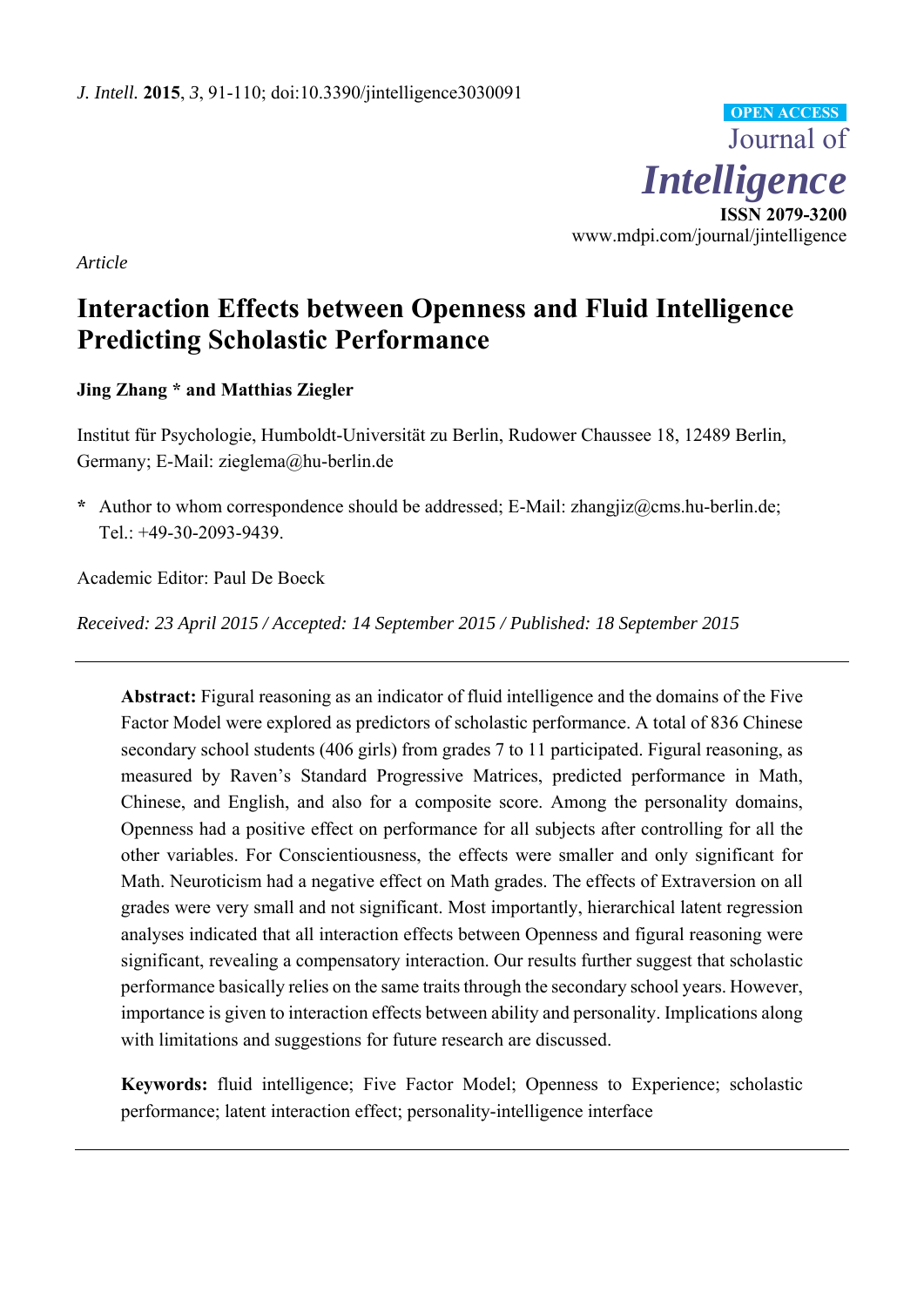## **1. Interaction Effects between Openness and Fluid Intelligence Predicting Scholastic Performance**

Educational success plays an important role in students' future opportunities and success in later life [1]. Although general intelligence is known to be the strongest predictor of educational and scholastic performance [2–4], other research has identified several non-cognitive factors that are of importance as well, e.g., motivation, school anxiety, and interests, but especially the Five Factor Model (FFM) of personality [5–11]. Across different levels of education, the domains of the FFM have been shown to contribute to the prediction of performance independent of intelligence [12,13]. Moreover, small-sized correlations between intelligence and personality traits have consistently been reported [12,14]. Therefore, it is reasonable to look at intelligence and the domains of the FFM simultaneously in order to control for their shared variance and to identify specific contributions to performance.

Most previous studies addressing the prediction of scholastic performance have been conducted in Western cultures, and little is known about effects in other cultures (e.g., Asian cultures). This is especially important because previous intercultural research has reported systematic differences between Asian and Western students from preschool to college. For example, Chinese people are reported to put more emphasis on hard work compared to innate ability, and believe that knowledge depends on accumulation. Moreover, Chinese students are also reported to believe that success comes from hard work, and show higher achievement motivation than their Western peers [15–17]. Considering these differences, it can be assumed that the effects regarding scholastic performance reported in Western cultures do not necessarily replicate in Chinese samples. Consequently, the present study aimed at examining the explanatory power of intelligence and the domains of the FFM on scholastic performance in a Chinese sample, and further exploring their potential interactions [18–20].

## *1.1. Fluid Intelligence and Scholastic Performance*

In order to understand the influence of intelligence on scholastic performance, it is important to clarify the distinction between fluid intelligence (Gf) and crystallized intelligence (Gc) [21–23]. Fluid intelligence (Gf) is defined as "the use of deliberate mental operations to solve novel problems that cannot be performed as a function of simple memorization or routine behavior" [24]. Also, Gf is considered as a very good proxy for general intelligence (*g*) [25,26], and is often measured with tests such as the Progressive Matrices or Cattell's Culture Fair test [27,28]. Many prior studies mainly focused on the prediction of mathematics performance and showed that broad cognitive abilities (*i.e.*, fluid reasoning, Gc, and processing speed) were important predictors, speaking to the cognitive complexity of mathematics [29,30]. However, there is also evidence that the effect of intelligence on scholastic performance varies across different subjects. For example, Spinath *et al.* [10] used a sample of German primary school students and reported that *g* was the strongest predictor in three subjects (*i.e.*, Mathematics, Science, and English), and even the only significant predictor in Science when compared to non-cognitive factors (*i.e.*, domain-specific self-perceived ability and intrinsic values). Lu *et al.* [8] measured working memory as another cognitive predictor and found that it explained more variance in Math, while figural reasoning, as an indicator of Gf, explained more variance in Chinese in a sample of Chinese primary school students. Those authors also showed that the total amount of variance explained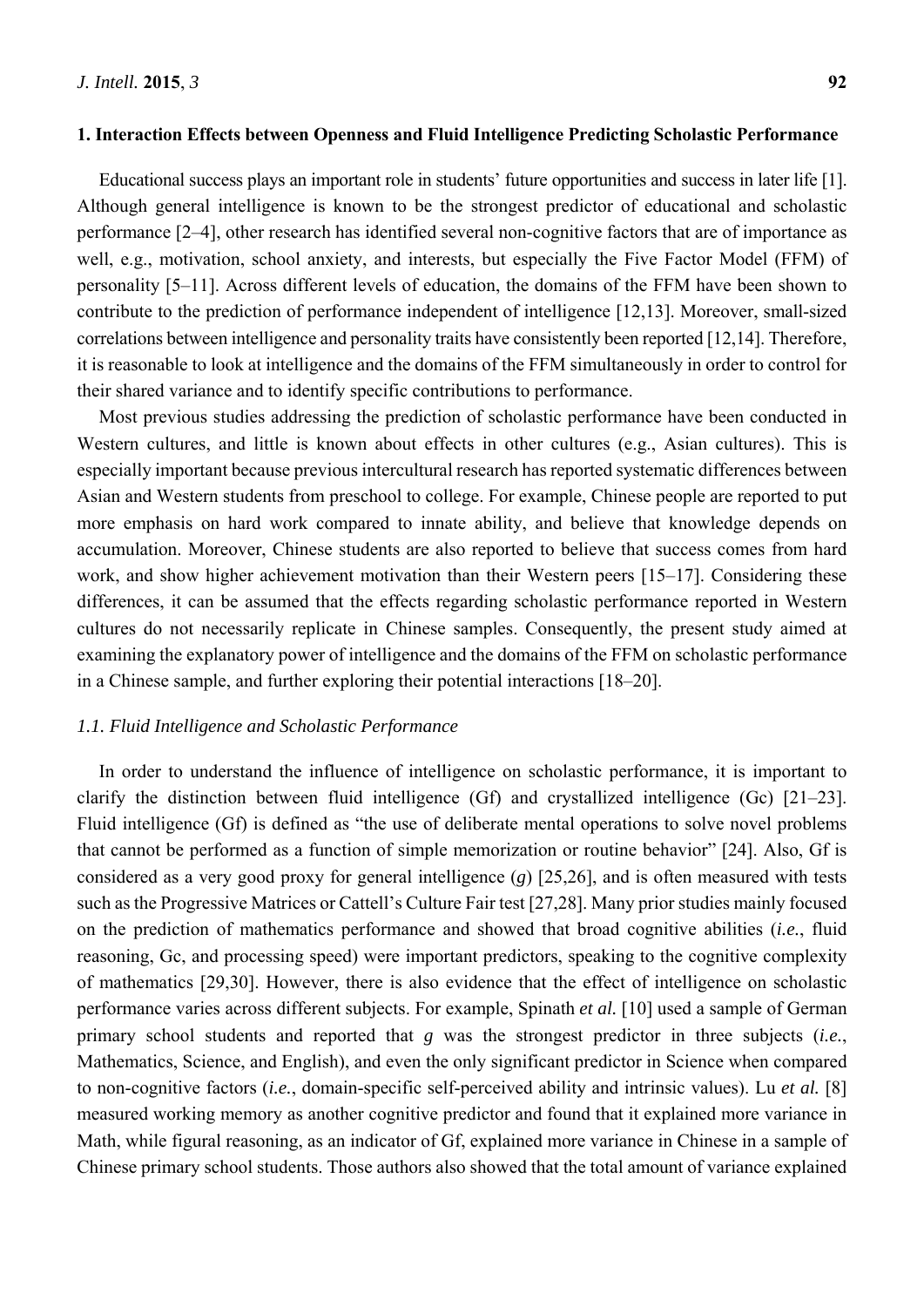in Math was substantially larger than for Chinese. Consequently, the present study will include grades from different subjects as an indicator of Gf.

#### *1.2. Personality and Scholastic Performance*

Across different levels of education, personality has been shown to contribute independently to the prediction of academic performance above and beyond intelligence [7,9,11,18,31–36], which was summarized in recent meta-analyses [12,13,37,38]. Among the FFM domains, Conscientiousness is consistently identified as an important predictor of performance [5,7,12,13,38]. Conscientiousness reflects a tendency to be purposeful, organized, reliable, determined, and ambitious [39], all of which are believed to be important for performance in work and academic settings [40,41]. After Conscientiousness, meta-analyses have shown that Openness also significantly predicted performance at the secondary and tertiary level ( $\rho$  = 0.12 and  $\rho$  = 0.09) [12], which was often interpreted in terms of the positive correlation between Openness and intelligence. By contrast, the results of the relations between academic performance and the other three FFM domains are relatively weak or inconsistent. Agreeableness is characterized by altruism, cooperation, and trust [39]. Meta-analyses indicate that Agreeableness had slightly lower correlations with performance at the secondary and tertiary level ( $\rho = 0.05$  and  $\rho = 0.06$ ) [12], which was interpreted in terms of cooperation within learning processes [38]. Neuroticism was reported to have a weak negative relation to scholastic performance [5,7,41], as neurotic students are thought to experience more negative affect and anxiety, reducing learning motivation [42] and impairing scholastic performance. However, other studies reported no or even positive effects [43–46]. For Extraversion, a positive correlation with performance was reported in elementary school but became negative when kids grew older [47–49]. This might be due to the two components of Extraversion: Ambition (referring to the need for dominance) and Sociability (referring to the need for affiliation). Especially the latter aspect of Extraversion may bring students to devoting time to socializing rather than studying.

Similar to what has been found for intelligence, relations between the FFM and scholastic performance were also subject-specific [9,18]. For instance, Neuroticism was found to predict grades in Math, Science, and foreign languages, but not in students' native language [18]. Furthermore, Spinath, Freudenthaler, and Neubauer [9] found that Conscientiousness and Neuroticism were important for Math achievement, but Extraversion was important for language achievement. It is important to note that these subject-specific effects might also explain some of the mixed results reported before.

#### *1.3. Intelligence and the Domains of the FFM*

A substantial body of literature has demonstrated complex relations between intelligence and personality [12,14,50]. Ackerman and Heggestad [14] reported small-to-moderate correlations between intelligence and Openness to Experience ( $\rho = 0.33$ ), Neuroticism ( $\rho = -0.15$ ), and Extraversion ( $\rho = 0.08$ ). Weaker correlations were reported with Conscientiousness ( $\rho = 0.02$ ) and Agreeableness  $(p = 0.01)$ . Another meta-analysis by Poropat [12], only using student samples, found small correlations between the FFM and intelligence (*i.e.*, Agreeableness,  $\rho = 0.01$ ; Conscientiousness,  $\rho = 0.03$ ; Emotional Stability,  $\rho = 0.06$ ; Extraversion,  $\rho = -0.01$ ; Openness,  $\rho = 0.15$ ). Because of these overlaps, it seems important to control for shared variance between the traits in order to identify specific effects. Surprisingly, very few studies have included both intelligence and personality measures to predict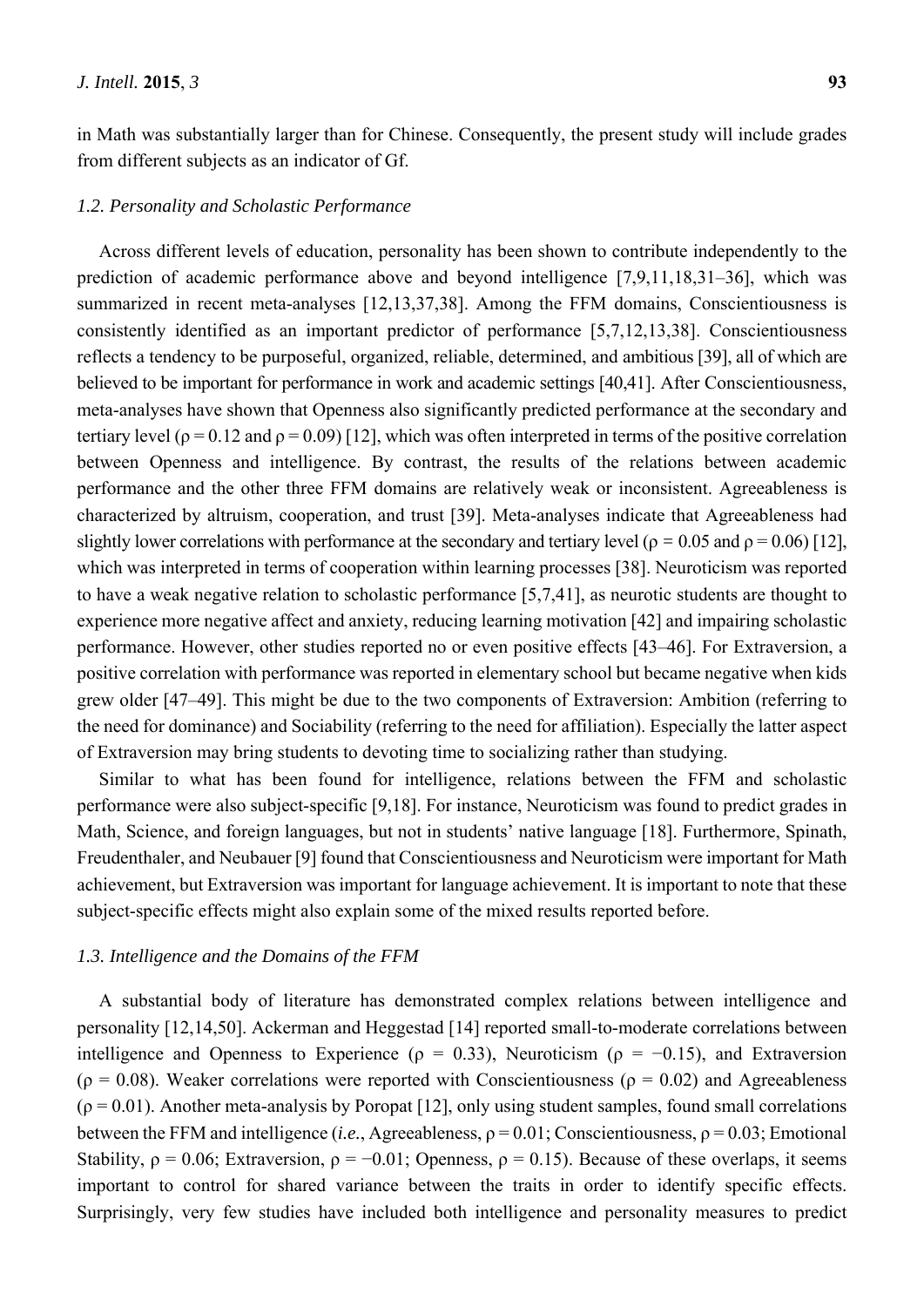scholastic performance [5,7,18,33,35]. Besides focusing on the additive effects of intelligence and the FFM, other researchers proposed the idea of interaction effects between ability and personality.

#### *1.4. Interaction Hypotheses*

Very early [51] on, it was already proposed that performance might be determined by factors relating to the capacity to perform (*i.e.*, knowledge, skills, and intelligence), the opportunity to perform, which is affected by environmental constraints such as socioeconomic resources, and the willingness to perform (*i.e.*, motivation, cultural norms, and personality) [12,52,53]. In other words, the willingness to perform does not automatically follow from the ability to perform. Thus, intelligence and personality variables might enhance or buffer their respective impact on scholastic performance. Zeidner [54] contended that Conscientiousness might increase while Neuroticism might decrease the correlation between intelligence and performance. As mentioned, this general idea of an interaction between ability and personality can be traced back to early work performance models [51,55–58], which state that job performance is an interactive function of motivation and ability. Denissen and Penke [59] suggested that motivational reaction norms underlie the FFM. For Conscientiousness they hypothesized differences in the tenacity to pursue goals under difficult circumstances as the motivational root. This clearly reflects the notions by Zeidner [54]. Thus, based on the ideas by work psychologists and the theoretical assumptions by Denissen and Penke, it could be assumed that Conscientiousness enhances the impact of intelligence when predicting scholastic performance. This idea was supported in a study by Ziegler, Knogler, and Bühner [60]. Prior research also points to a specific interaction between Openness and intelligence. Ziegler, Danay, Heene, Asendorpf, and Bühner [20] developed an integrative model of Openness, Gf, and Gc describing the complex interplay between those three traits. Those authors also found that Openness decreased the impact of fluid ability on grades that was used as a proxy for Gc. Unfortunately, no subject-specific analyses were conducted in either study. Moreover, the studies were conducted in a Western culture. Thus, the current study aimed at replicating the effects in a Chinese setting while also differentiating school subjects.

#### *1.5. Aims of the Study*

The aim of this study was to document the influences of Gf and the domains of the FFM on scholastic performance in a sample of Chinese secondary school students. Moreover, we extended previous research by focusing on interactive effects. Due to the practical and logistical limitations of a field study, we chose to measure figural reasoning as an indicator of Gf.

On the basis of the literature overview, we will test the following hypotheses:

**Hypothesis 1:** Effect of figural reasoning as an indicator of Gf on scholastic performance.

Controlling for other variables (FFM, possible interaction with FFM, age, gender), figural reasoning (as an indicator of Gf) is positively related to the performance in all three subjects (Chinese, Math, and English).

**Hypothesis 2:** Effect of the domains of the FFM.

Controlling for other variables (figural reasoning, possible interaction with figural reasoning, age, gender), the domains of the FFM are related to the performance in the three subjects. We expect a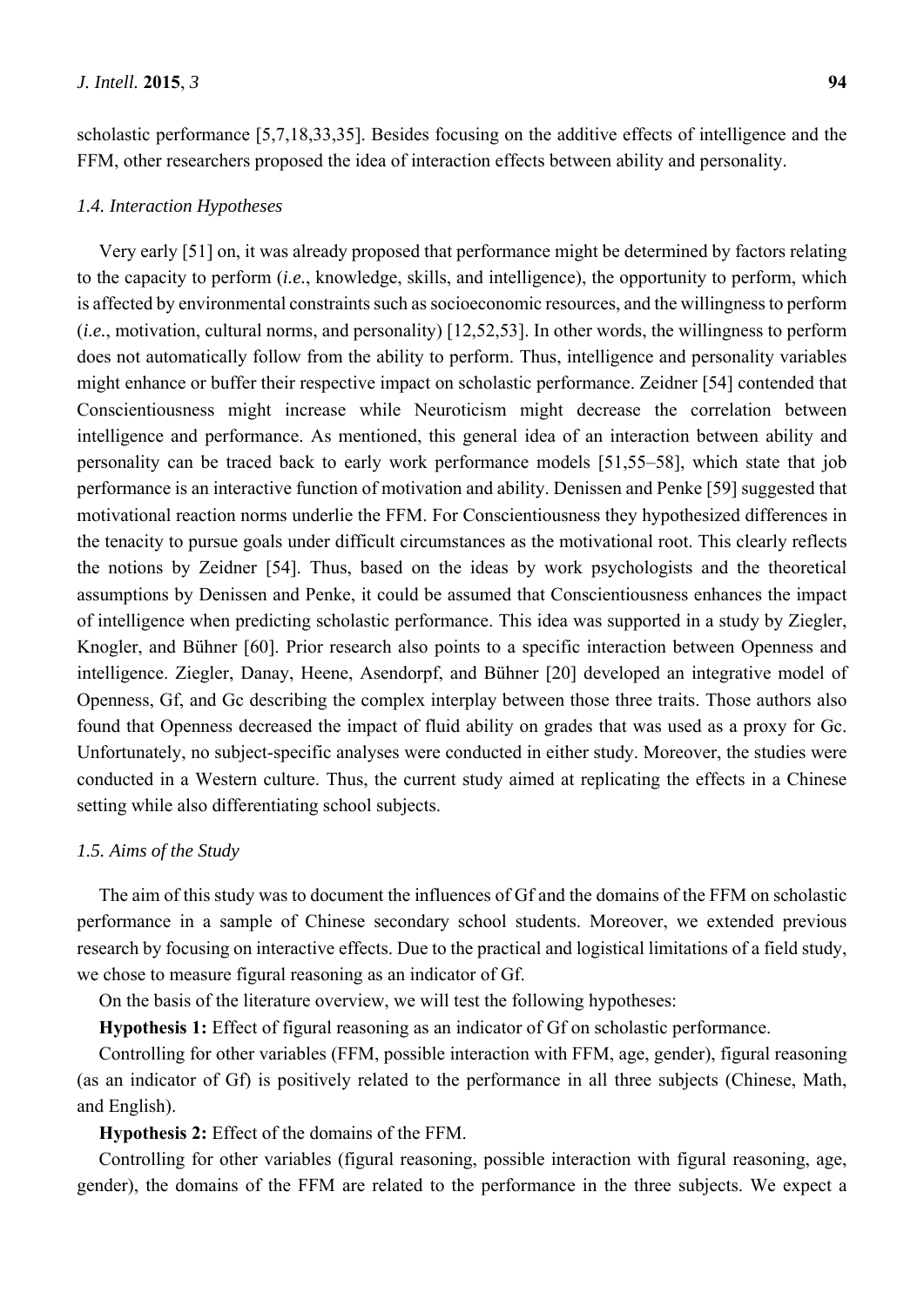positive effect of Conscientiousness and Openness for all three subjects, of Extraversion for Chinese and English, and a negative effect of Neuroticism for Math and English.

**Hypothesis 3:** Moderation effects (interaction between figural reasoning and the domains of the FFM).

We expect that Conscientiousness has an enhancing effect and that Openness and Neuroticism have a buffering effect. Conscientiousness will make the effect of figural reasoning on performance stronger. If Openness is high, figural reasoning will not add much, and neither is figural reasoning expected to help when Neuroticism is high.

## **2. Method**

#### *2.1. Sample and Procedure*

Students were surveyed at the beginning of their new semester (February 2013). A total of 836 Chinese secondary school students (girls =  $406$ ,  $M = 15.35$ ,  $SD = 1.31$  years) from grades 7 to 11 from five middle and high schools in the Fujian province took part in the study. Participants were offered detailed feedback as an incentive. All the assessments took place during regular class hours. Participants first had to provide some demographic information and then completed a figural reasoning test and a FFM questionnaire within two weeks. Midterm school grades in Math, Chinese, and English were collected from the teachers following the end of the courses three months later.

#### *2.2. Measures*

## 2.2.1. Scholastic Performance

Students' scholastic performance was based on the test scores from their midterm examinations in Math, Chinese, and English. Grades range from 0, the worst grade, to 150, the very best, with grades lower than 90 indicating insufficient performance. In the Chinese education system, midterm examinations are an important test for school students. All teachers teaching the same subject in the same grade of secondary school (usually three to four teachers) prepare test items according to what their students were supposed to have learned during the first half of the semester. The same teachers later correct and mark the tests. Importantly, the whole process is anonymous, *i.e.*, teachers do not know which student they are grading. The contents that were tested differ across subjects: In Math, greater emphasis is placed on the processing of number information, application of arithmetic rules, and problem solving using arithmetic facts. In China, school textbooks in English are designed to teach grammar, vocabulary, and reading with less emphasis on listening, speaking, and writing. In addition, oral components are not manifested in the examinations at all, but are only part of regular class. In Chinese, teachers emphasize the mastering of grammar and sentence rules, as well as reading comprehension and writing.

#### 2.2.2. Figural Reasoning

Raven's Standard Progressive Matrices (SPM) [61] were used to assess students' figural reasoning as an indicator of Gf. This test is a measure of pure nonverbal reasoning ability, which is relatively independent of specific learning acquired in particular cultural or educational contexts [62]. The SPM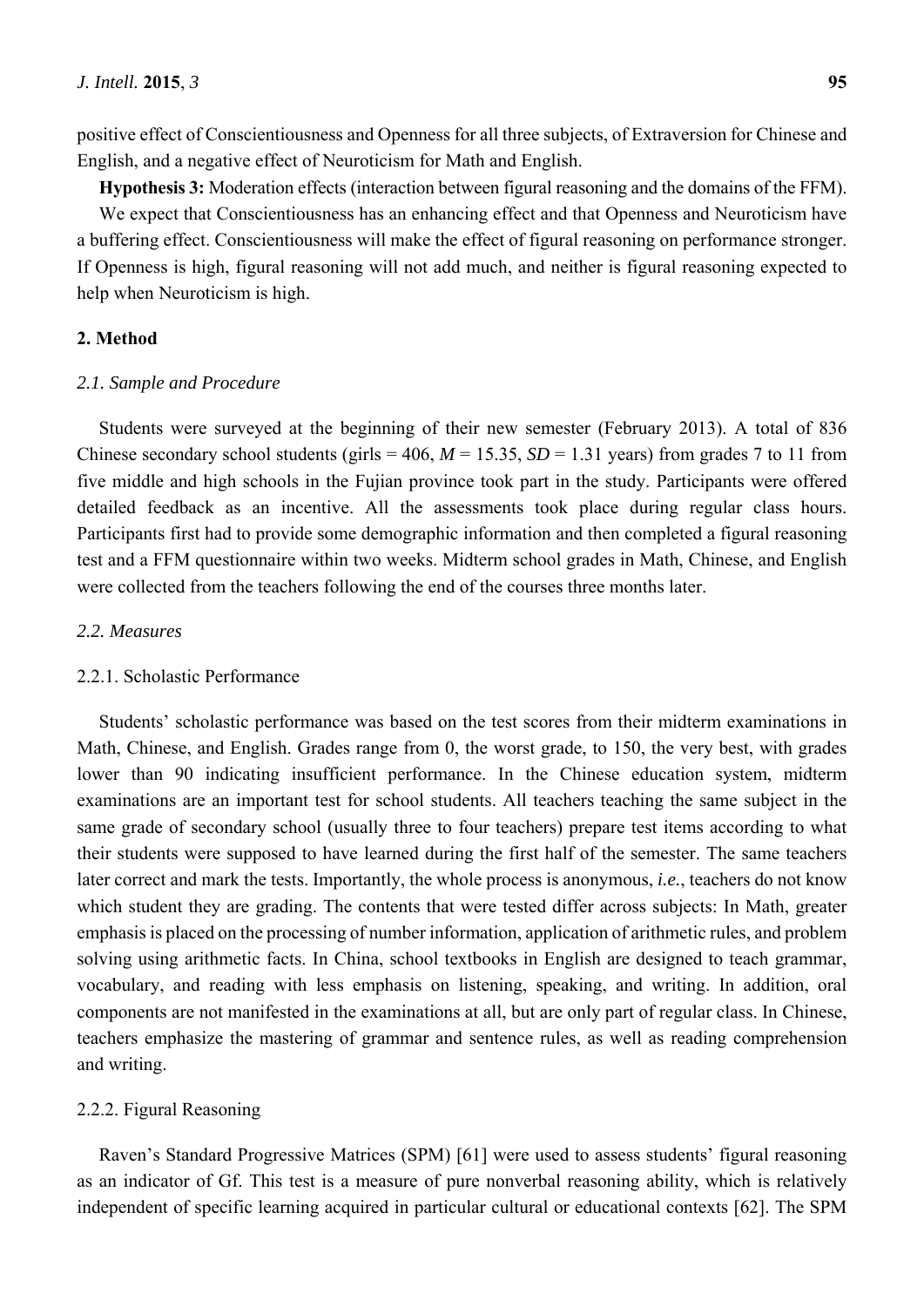comprises five sets (A to E) of 12 items each (*i.e.*, A1 to A12) with increasing difficulty across the items within a set. For each item, participants are asked to identify the missing element that completes a matrix from a number of options printed below [59]. The test can be used across a wide age range. In the current study, the reliability estimate for the specified latent variable was McDonald's  $\Omega_w = 0.97$  [63,64].

#### 2.2.3. Domains of the FFM

The Chinese version of the NEO-Five-Factor-Inventory (NEO-FFI) is a measure of 60 items assessing Neuroticism, Extraversion, Openness, Agreeableness, and Conscientiousness (12 items per domain). Participants indicate the extent to which they agree or disagree with each item on a five-point scale ranging from 1 (*totally disagree*) to 5 (*totally agree*)*.* In the current study, reliability estimates for the specified latent variables  $(\Omega_w)$  were: 0.83 (Neuroticism), 0.81 (Extraversion), 0.67 (Openness), 0.63 (Agreeableness), and 0.82 (Conscientiousness), which is in line with other Chinese studies using the same scales [65,66].

## *2.3. Statistical Analyses*

First, we computed zero-order correlations between all sum scores of the variables involved in this study using R [67]. Second, to test **Hypotheses 1 to 3** for each of the three school subjects and for the composite of the three (Grade Composite), structural equation modeling was used. For the interaction hypotheses, an interaction effect was added based on latent moderated structural equations (LMS) as outlined by Klein and Moosbrugger [68], which is more robust compared to ordinary least squares regressions. The latent variables corresponding to the five personality domains and to the three subjects are defined on the basis of item parcels, as will be explained. For the Grade Composite, the grades for Math, English, and Chinese were used as indicators. Third, we have also performed a regression analysis with ordinary least squares with the observed grade scores of the three subjects as dependent variables to double-check the results from the structural equation modeling (SEM) approach. Because the ordinary least squares results are very similar to the SEM results, only the latter will be reported (see Table A in Appendix).

All analyses were conducted in two steps. In step 1, figural reasoning, the FFM domains, age and gender were entered in the model. For the SEM analyses, figural reasoning and the FFM domains were latent variables, and for the ordinary least squares analyses, they were sum scores. In step 2, the interaction terms were added, following the latent moderator approach in case SEM was used. Because this SEM procedure has two steps, we use the term "hierarchical latent regression". For the ordinary least squares procedure, it is a regular hierarchical regression. This second step was repeated five times, for the interaction of each of the five personality domains with figural reasoning. It has to be noted that there are no regular fit indices available for the models containing latent interaction terms. Thus, these models were compared with the respective preceding model (*i.e.*, the one without the latent interaction term) using a Chi-square difference test  $(\chi^2)$  based on log-likelihood values and scaling correction factors obtained with a robust maximum likelihood estimator (MLR) [69]. In addition, the Bayesian Information Criterion (BIC) was used to compare nested models. All other models were evaluated based on the Comparative Fit Index (CFI), the Standardized Root Mean Square Residual (SRMR), and the Root Mean Square Error of Approximation (RMSEA) with a 90% confidence interval [70–74]. We deemed the fit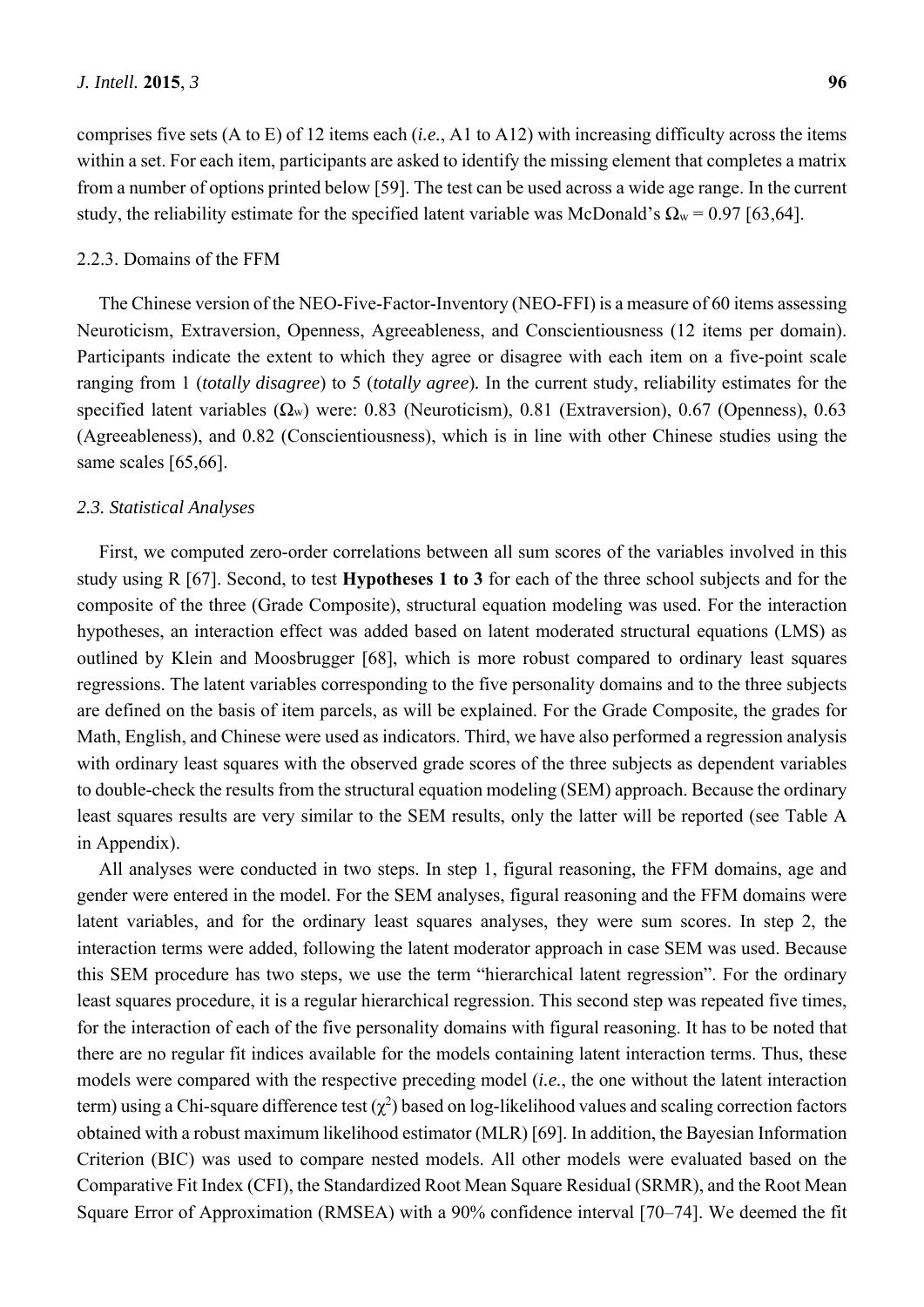to be acceptable with cut-offs of CFI  $\geq$  0.90, RMSEA  $\leq$  0.08, and SRMR  $\leq$  0.06 [75]. Models with lower BIC values are expected to be more parsimonious and better-fitting when compared with other nested models [76]. We applied full information maximum likelihood estimation (FIML) to deal with missing values [77]. In addition, a robust estimator was used to deal with violations of the multivariate normal distribution (MLR), along with academic level as a stratification variable to correct for the nested data structure due to different academic levels. Standardized regression coefficients are not provided by Mplus [78] for LMS models. Following the suggestion by Klein and Moosbrugger [68], standardized beta coefficients were obtained by standardizing the data prior to analyses. Finally, for the latent moderation models from step 2, a procedure outlined by Preacher, Curran, and Bauer [79] was used to obtain interaction plots if the moderation effect was significant. Thus, specific values for the (centered) moderator were entered into a regression equation to assess the effect of figural reasoning on school grades at specific conditional values of the moderator (*i.e.*, the mean, 1 *SD* above and 1 *SD* below the mean; see [80]).

In order to define latent variables for figural reasoning and the FFM, we first tested measurement models. Each of the latent variables was represented by three parcels [81]. In order to construct the parcels, we conducted a series of single factor analyses for each latent construct except for figural reasoning. When parceling the items for the FFM domains, we allocated each of the three items with the highest loadings to one parcel. The next three highest-loading items were allocated likewise but in a reverse order starting with parcel 3 and so on. Using these three parcels as indicators of a latent variable yields a just-identified model. Such models have zero degrees of freedom and thus, by definition, a perfect model fit:  $CFI = 1.00$ , RMSEA = 0.00, SRMR = 0.00. According to Brown [82], such models can still be evaluated in terms of the interpretability and strength of their parameter estimates. As for figural reasoning, three parcels were built representing the three factors underlying the SPM suggested by Lynn, Allik, and Irwing [83]. Our results showed that factor loadings in all measurement models were significant ( $p < 0.001$ ), ranging from 0.23 to 0.59<sup>1</sup>.

## **3. Results**

 $\overline{a}$ 

#### *3.1. Missing Data Analysis*

A significant Little's Missing Completely at Random test,  $\chi^2$  (144) = 252.60, *p* < 0.05, indicated our missing data were not missing completely at random [84]. However, as recommend by Schafer and Graham [85], multiple imputation or FIML are preferable to deal with missing data compared to casewise or listwise deletion with less than 5% missing data, which was the case here. It is also important to note that participants who had missing data did not differ significantly from those who had no missing data along any of the variables under study. Therefore, we decided to use FIML to deal with missing data.

<sup>1</sup> In order to decide whether an item parcel loaded appropriately on its respective factor, we used a cut-off of 0.40 for standardized factor loadings [86]. In our study, most of the standardized factor loadings were close to or larger than 0.40, except for some indicators of Openness and Agreeableness that were slightly lower than 0.40.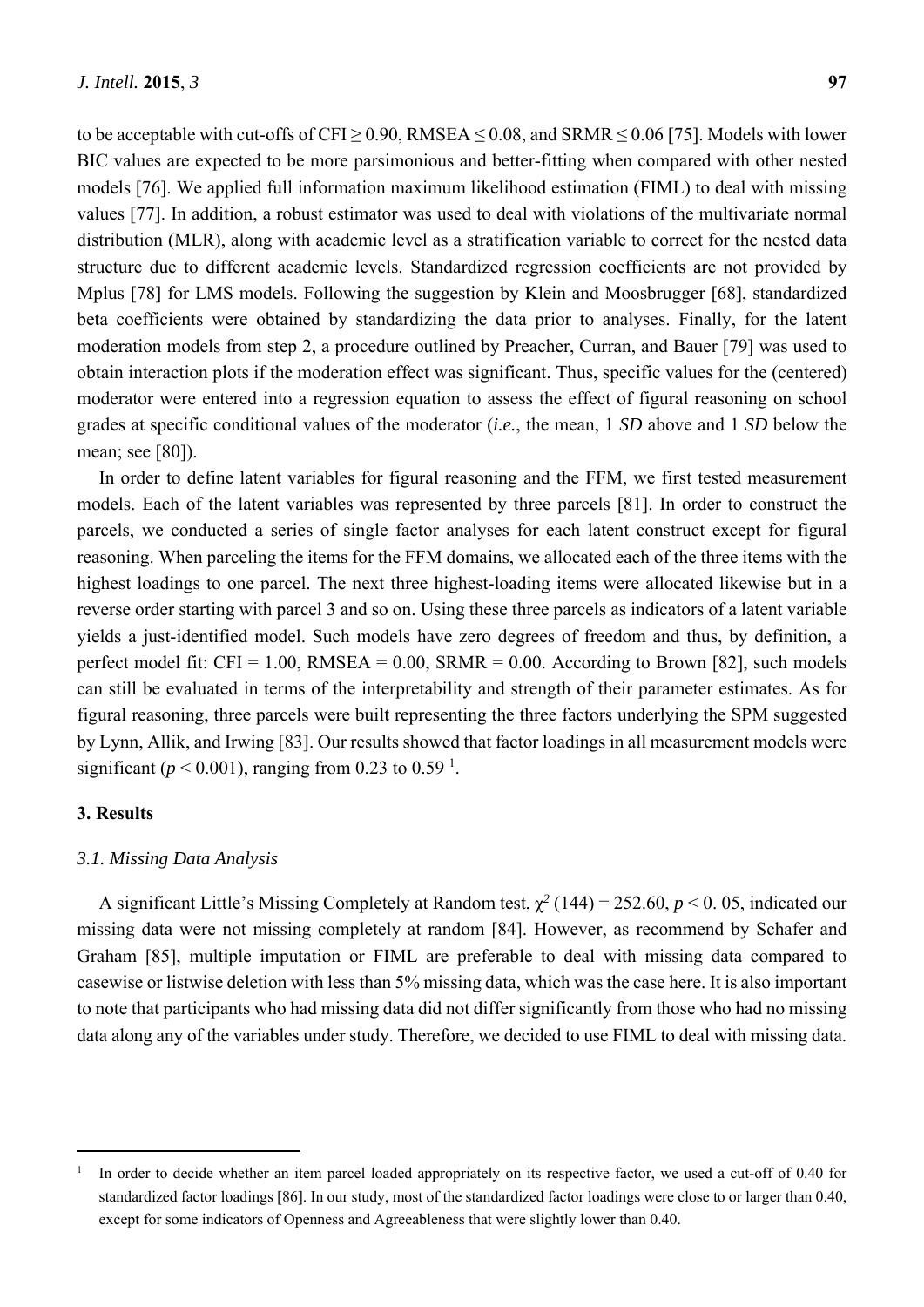#### *3.2. Correlational Analyses*

Descriptive statistics, reliability estimates, and zero-order correlations between all sum scores are reported in Table 1. As can be seen, figural reasoning was most strongly associated with Math and English grades but only had a small correlation with Chinese grades. Regarding the FFM domains, Conscientiousness and Openness displayed significant and small-to-moderate correlations with Math, Chinese, and English grades. Neuroticism was negatively associated with Math grades only, whereas Extraversion was positively associated with Chinese grades only. Gender and age displayed small-to-medium correlations with figural reasoning, personality, and school grades in Math, Chinese, and English.

#### *3.3. Latent Moderated Structural Equation Modeling*

Table 2 shows acceptable model fits for all models, and Table 3 shows the estimates for the analyses without and with the moderator effect. Because the moderation was only significant for Openness, only the estimates for the models with a moderator effect of Openness are shown.

**Hypothesis 1** was supported in all models. Thus, figural reasoning predicted performance for all grades and for the composite. **Hypothesis 2** was confirmed for Openness. Openness had a positive effect on performance for all subjects. For Conscientiousness, the effects were clearly smaller and, at the .05 level, only significant for Math in both steps. For Extraversion, the results do not support the research hypothesis. All estimated effects for this domain are very small and not significant. Finally, Neuroticism had a negative effect on Math performance but not on English performance.

Finally, **Hypothesis 3** was confirmed for Openness but not for Conscientiousness and Neuroticism. All interactions with Openness were significant and Figure 1 shows that, as expected, figural reasoning had positive effects if Openness was low but not if it was high. A high degree of Openness is a buffer against lower fluid intelligence as far as was measured through figural reasoning.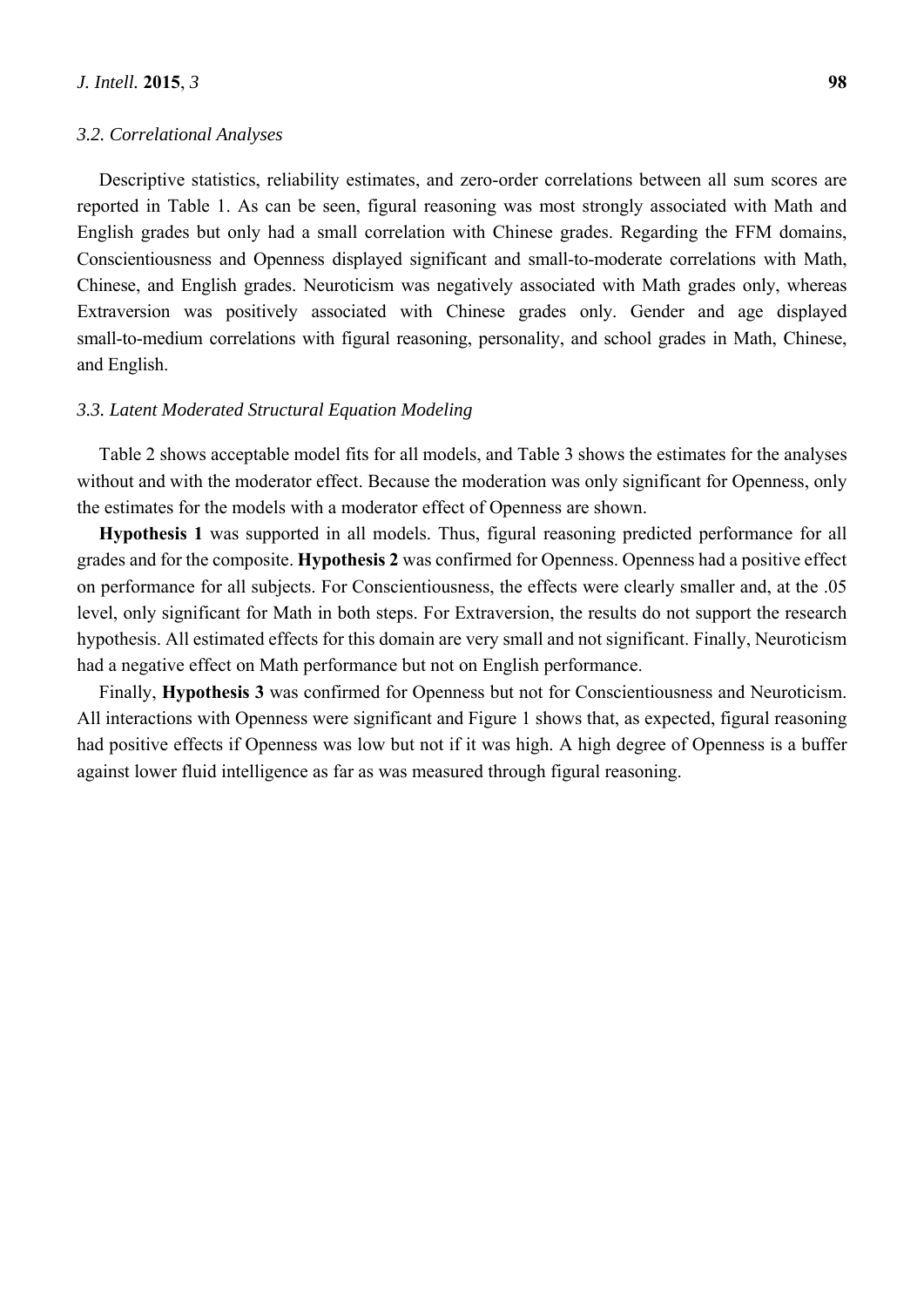| Variable             |             |            |             |             |            | <b>Bivariate Correlations</b> |             |          |            |            |       | <b>Descriptive</b> |       |
|----------------------|-------------|------------|-------------|-------------|------------|-------------------------------|-------------|----------|------------|------------|-------|--------------------|-------|
|                      |             |            |             |             |            |                               |             |          |            |            |       | <b>Statistics</b>  |       |
|                      |             | 2          | 3           | 4           | 5          | 6                             |             | 8        | 9          |            |       | $\boldsymbol{M}$   | SD    |
| 1. Gender            | $---$       |            |             |             |            |                               |             |          |            |            |       | 1.52               | 0.50  |
| $2. \text{Age}$      | 0.01        | $---$      |             |             |            |                               |             |          |            |            |       | 15.35              | 1.51  |
| 3. Figural reasoning | ${}_{0.01}$ | $0.14**$   | (0.97)      |             |            |                               |             |          |            |            |       | 46.85              | 12.15 |
| 4. Neuroticism       | $0.14**$    | $0.17**$   | ${}_{0.01}$ | (0.83)      |            |                               |             |          |            |            |       | 35.28              | 7.76  |
| 5. Extraversion      | 0.03        | $-0.12**$  | 0.01        | $-0.37$ *** | (0.81)     |                               |             |          |            |            |       | 42.49              | 6.60  |
| 6. Openness          | 0.02        | $0.10*$    | $0.09*$     | $-0.03$     | $0.14**$   | (0.67)                        |             |          |            |            |       | 41.78              | 5.70  |
| 7. Agreeableness     | 0.01        | $0.10*$    | $-0.01$     | $0.38***$   | $-0.16$ ** | $-0.07$                       | (0.63)      |          |            |            |       | 29.03              | 5.16  |
| 8. Conscientiousness | $0.07*$     | $-0.08*$   | $-0.03$     | $-0.41$ *** | $0.16**$   | $0.20$ ***                    | $-0.30$ *** | (0.82)   |            |            |       | 38.34              | 6.30  |
| 9. Math grades       | $-0.06$     | 0.07       | $0.31***$   | $-0.12**$   | 0.05       | $0.21$ ***                    | $-0.04$     | $0.13**$ | $\!--$     |            |       | 96.47              | 33.10 |
| 10. Chinese grades   | $0.23**$    | $-0.13$ ** | $0.11**$    | $-0.07$     | $0.13**$   | $0.18***$                     | $-0.09*$    | $0.14**$ | $0.54$ *** | ---        |       | 97.52              | 19.19 |
| 11. English grades   | $0.13**$    | $0.14**$   | $0.31***$   | $-0.03$     | 0.06       | $0.28***$                     | $-0.01$     | $0.11*$  | $0.67***$  | $0.61$ *** | $---$ | 98.07              | 32.56 |

|  |  | <b>Table 1.</b> Descriptive statistics and zero-order correlations between sum scores of all variables studied. |
|--|--|-----------------------------------------------------------------------------------------------------------------|
|--|--|-----------------------------------------------------------------------------------------------------------------|

Note:  $N = 686$  to 836. Reliability estimates for each variable  $(\Omega_w)$  are in parentheses on the diagonal. Gender: 1 = men and 2 = women. \*  $p < 0.05$ . \*\*  $p < 0.01$ . \*\*\*  $p < 0.001$ . All p-values are two-tailed.

| <b>School Subject</b> | Model  | $\chi^2$ (df) | <b>RMSEA [90% CI]</b>  | <b>CFI</b> | <b>SRMR</b>                | BIC      | <b>Chi-square Difference Test (TRd)</b>     |
|-----------------------|--------|---------------|------------------------|------------|----------------------------|----------|---------------------------------------------|
| Grade Composite       | Step 1 | 817.32 (208)  | $0.059$ [0.055,0.063]  | 0.920      | 0.057                      | 40731.53 |                                             |
|                       | Step 2 | $- - -$       |                        |            | $\qquad \qquad - \qquad -$ | 40706.37 | $\Delta \chi^2$ (df) = 9.69 (1), p < 0.001  |
| Chinese               | Step 1 | 614.72 (168)  | $0.056$ [0.052, 0.061] | 0.933      | 0.054                      | 27303.51 |                                             |
|                       | Step 2 | $---$         | ---                    | $---$      | $\qquad \qquad - -$        | 27289.58 | $\Delta \chi^2$ (df) = 6.27 (1), p < 0.05   |
| Math                  | Step 1 | 632.28 (168)  | $0.057$ [0.053, 0.062] | 0.931      | 0.055                      | 28100.34 |                                             |
|                       | Step 2 | $---$         |                        |            | $\qquad \qquad \cdots$     | 28085.67 | $\Delta \chi^2$ (df) = 11.87 (1), p < 0.001 |
| English               | Step 1 | 638.98 (168)  | $0.058$ [0.053, 0.063] | 0.930      | 0.055                      | 28055.25 |                                             |
|                       | Step 2 | $---$         |                        |            | ---                        | 28041.59 | $\Delta \chi^2$ (df) = 11.03 (1), p < 0.001 |

**Table 2.** Model fits.

Note:  $N = 836$ . The model showing the best fit in each school subject is in bold. Because traditional model fit indices are not developed for latent moderation structural (LMS) models, we used a Chi-square difference test based on log-likelihood values and scaling correction factors obtained by a robust maximum likelihood estimator (MLR) to compare the relative fit of Step 1 and Step 2: Satorra-Bentler scaled chi-square difference test (TRd) =  $-2$  \* (L0–L1)/[(p0 \* c0–p1 \* c1)/(p0–p1)] where L0 and L1 are the log-likelihood values for Step 1 and Step 2, respectively, as well as scaling correction factors c0 and c1 for Step 1 and Step 2, respectively. p0 and p1 are the number of parameters in Step 1 and Step 2, respectively.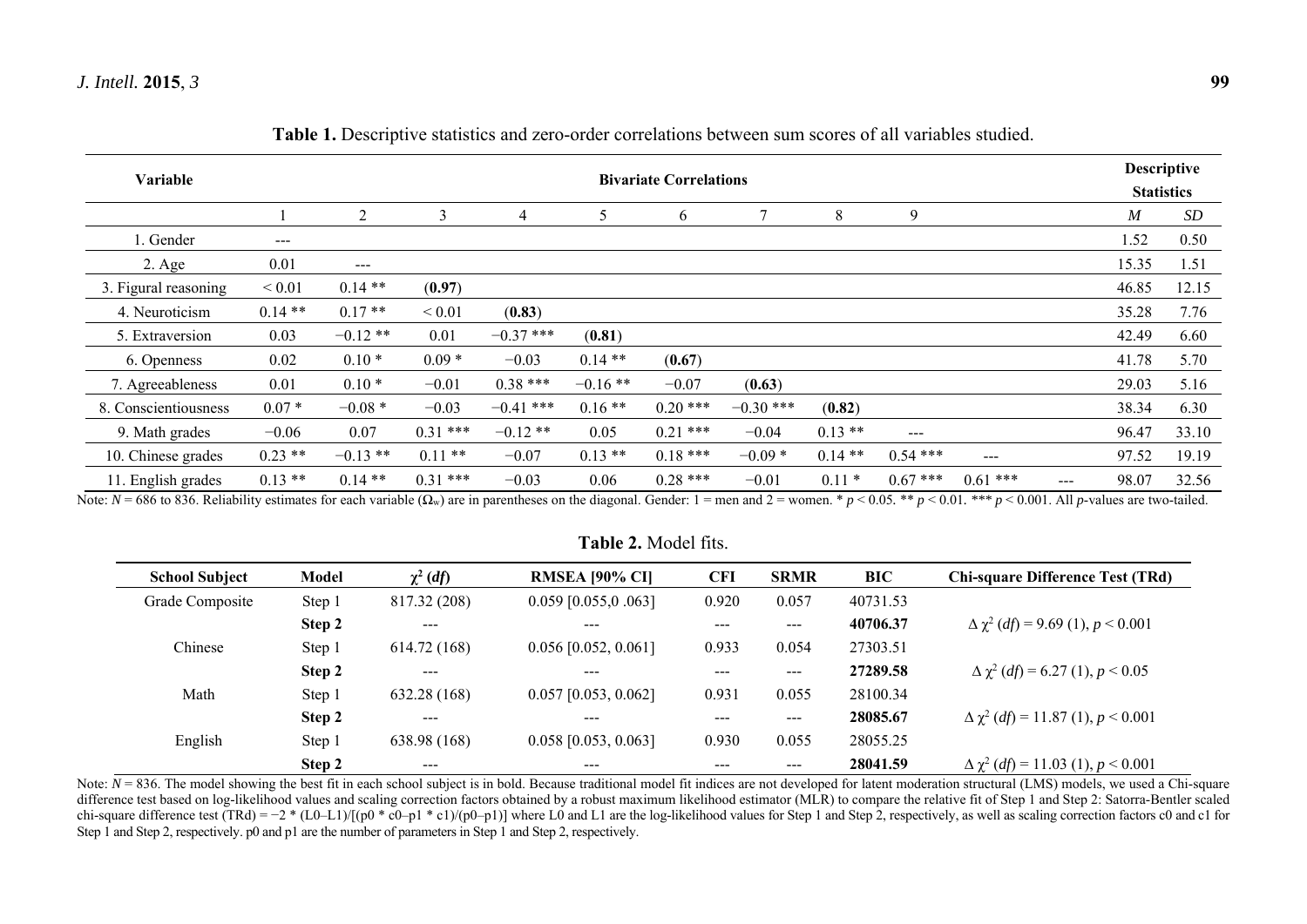

Figure 1. Interaction plots for the moderating effect of Openness on the correlation between figural reasoning and school grades in Chinese, Math, English, and a grade composite.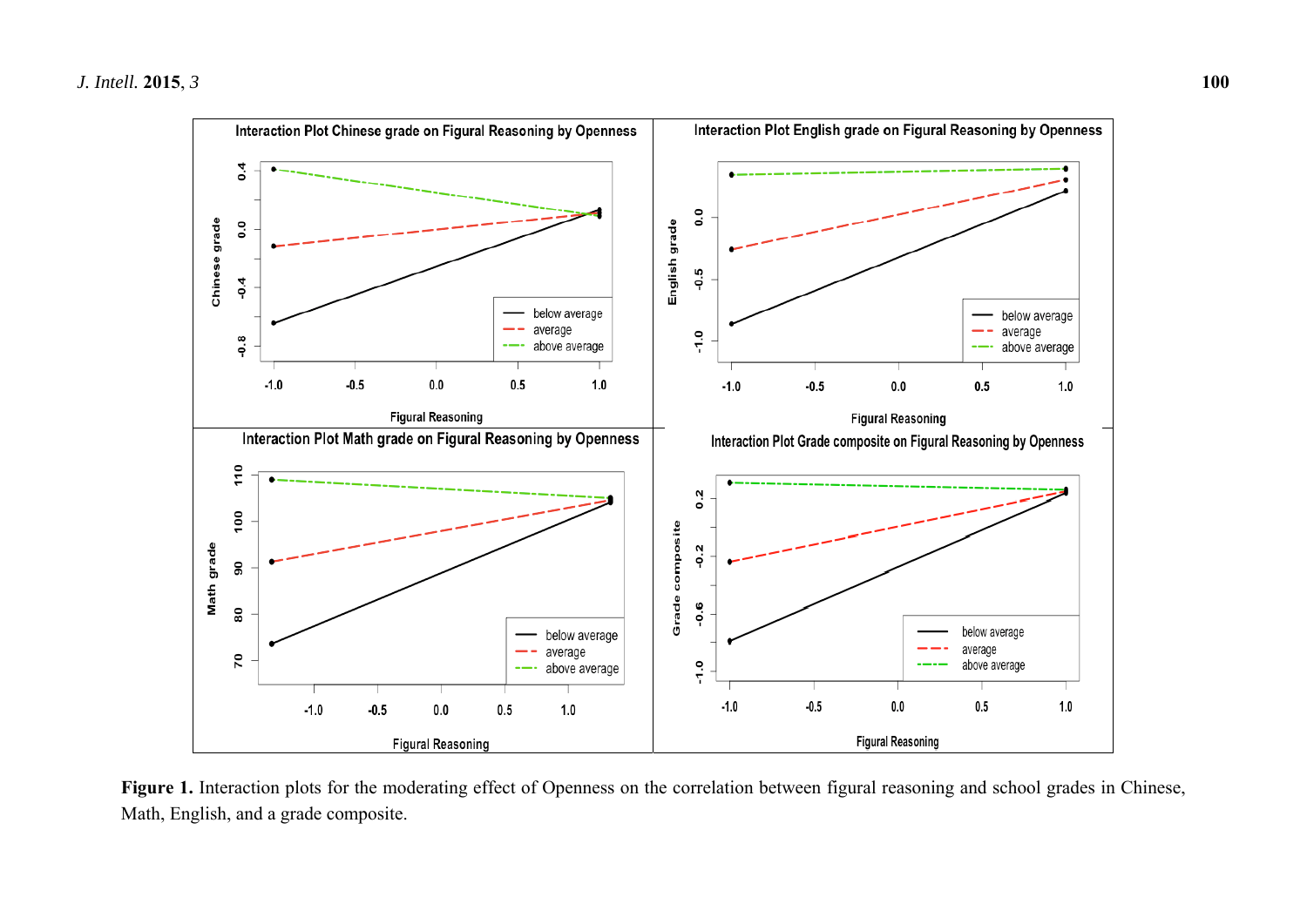|                        | <b>Chinese Grade</b> |                |              | <b>Math Grade</b> |                |              |                     | <b>English Grade</b> |              | <b>Grade Composite</b> |                |              |
|------------------------|----------------------|----------------|--------------|-------------------|----------------|--------------|---------------------|----------------------|--------------|------------------------|----------------|--------------|
| <b>Enter Variables</b> | ß                    | $\mathbb{R}^2$ | $\Delta R^2$ | ß                 | $\mathbb{R}^2$ | $\Delta R^2$ | ß                   | $\mathbb{R}^2$       | $\Delta R^2$ | $\boldsymbol{\beta}$   | $\mathbb{R}^2$ | $\Delta R^2$ |
| Step 1                 |                      | $0.15***$      | $0.05*$      |                   | $0.17***$      | $0.08**$     |                     | $0.21$ ***           | $0.10***$    |                        | $0.25$ ***     | $0.12***$    |
| Gender                 | $0.23$ ***           |                |              | $-0.05$           |                |              | $0.13***$           |                      |              | $0.13**$               |                |              |
| Age                    | $-0.14$ **           |                |              | 0.04              |                |              | $0.10**$            |                      |              | 0.06                   |                |              |
| Figural reasoning      | $0.12**$             |                |              | $0.29$ ***        |                |              | $0.26$ ***          |                      |              | $0.29$ ***             |                |              |
| Neuroticism            | $-0.03$              |                |              | $-0.12*$          |                |              | $-0.08$             |                      |              | $-0.09$                |                |              |
| Extraversion           | 0.04                 |                |              | $-0.02$           |                |              | $-0.02$             |                      |              | $-0.01$                |                |              |
| Openness               | $0.19***$            |                |              | $0.23$ ***        |                |              | $0.31***$           |                      |              | $0.33***$              |                |              |
| Agreeableness          | $-0.02$              |                |              | 0.11              |                |              | 0.09                |                      |              | 0.09                   |                |              |
| Conscientiousness      | 0.05                 |                |              | $0.12 *$          |                |              | 0.07                |                      |              | $0.09*$                |                |              |
| Step 2                 |                      | $0.22$ ***     | $0.07**$     |                   | $0.24$ ***     | $0.07**$     |                     | $0.25$ ***           | $0.04*$      |                        | $0.36***$      | $0.11***$    |
| Gender                 | $0.22$ ***           |                |              | $-0.05$           |                |              | $0.13***$           |                      |              | $0.09**$               |                |              |
| Age                    | $-0.15$              |                |              | 0.01              |                |              | $0.09*$             |                      |              | 0.02                   |                |              |
|                        | ***                  |                |              |                   |                |              |                     |                      |              |                        |                |              |
| Figural reasoning      | $0.12**$             |                |              | $0.31***$         |                |              | $0.28$ ***          |                      |              | $0.25$ ***             |                |              |
| Neuroticism            | $-0.04$              |                |              | $-0.13*$          |                |              | $-0.08$             |                      |              | $-0.08$ <sup>#</sup>   |                |              |
| Extraversion           | 0.03                 |                |              | $-0.03$           |                |              | $-0.03$             |                      |              | $-0.02$                |                |              |
| <b>Openness</b>        | $0.25$ ***           |                |              | $0.28$ ***        |                |              | $0.35***$           |                      |              | $0.28$ ***             |                |              |
| Agreeableness          | 0.01                 |                |              | $0.14*$           |                |              | $0.11$ <sup>#</sup> |                      |              | $0.09*$                |                |              |
| Conscientiousness      | 0.06                 |                |              | $0.13*$           |                |              | $0.08$ <sup>#</sup> |                      |              | $0.08$ <sup>#</sup>    |                |              |
| Figural reasoning      | $-0.27$              |                |              | $-0.28$           |                |              | $-0.26$             |                      |              | $-0.27$                |                |              |
| *Openness              | ***                  |                |              | ***               |                |              | $***$               |                      |              | ***                    |                |              |

**Table 3.** Prediction of scholastic performance in Chinese, Math, and English: results from hierarchical latent regression models.

\*  $p < 0.05$ ; \*\*  $p < 0.01$ ; \*\*\*  $p < 0.001$ ;  $\frac{p}{q} < 0.10$ . All  $p$ -values are two-tailed.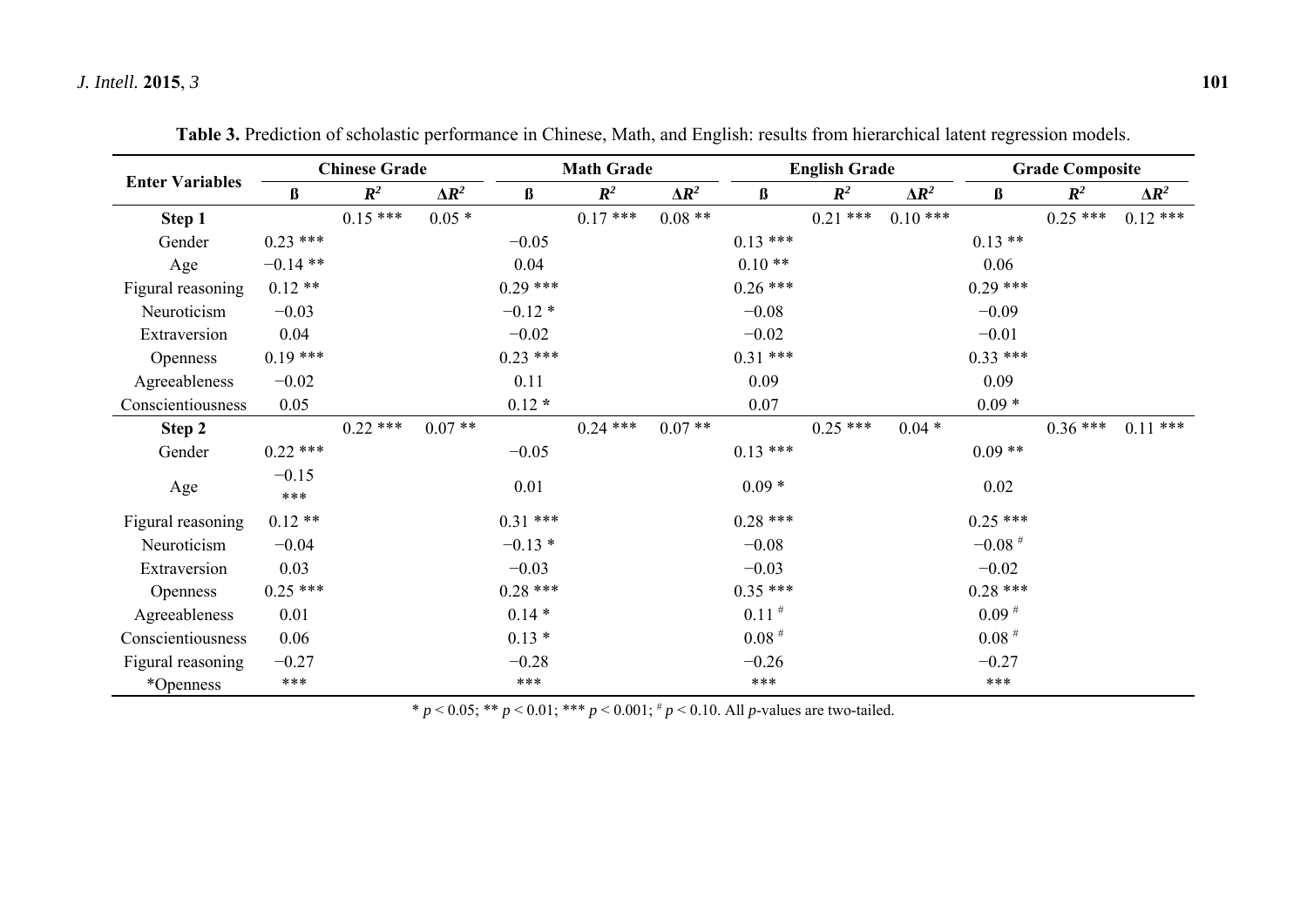## **4. Discussion**

This study aimed at evaluating the specific contributions of figural reasoning as an indicator of Gf, the domains of the FFM, and their interaction in predicting scholastic performance in Chinese secondary school students. Generally speaking, our findings replicated the specific effects for Gf and some of the personality domains on scholastic performance found in Western cultures in an Eastern culture. In addition, our findings further supported the idea that Gf and Openness interacted with each other in predicting scholastic performance across three subjects.

## *4.1. Fluid Intelligence*

Although the positive relationship with all grades turned out to be clearly positive for all subjects, the effect was smaller for Chinese. This smaller effect is in line with earlier results [29,30] and may be due to how students learn Chinese in comparison with other subjects. Because the other subjects are new (Math, English) they may require more Gf than is the case for the native language. Mathematics requires the students to solve new and difficult problems, and English places heavy demands on learning a new grammar and a new vocabulary. In contrast, people learn their native language through everyday interactions and what they have to learn has a higher degree of familiarity. This may explain why there is less variation in proficiency for Chinese than for Math and English (see Table 1). On the whole, the total amount of variance explained by figural reasoning as an indicator of Gf in school grades, especially in Chinese (native language), was smaller than reported in Western cultures [10,35]. We attribute this difference mainly to Chinese culture. Adopting Confucian doctrines, Chinese parents and teachers might encourage their children and students to compensate for limitations in abilities with Conscientiousness and hard work [17]. Thus, such cultural differences might produce mean level differences and also influence the relative importance of variables in predicting scholastic performance [8]. Another explanation could be that within the field of intelligence research, very elaborate models have been developed, including different intelligence facets: verbal, numerical, and figural reasoning abilities [87]. According to Brunswik's lens model [88], symmetry between predictor and criterion could increase correlations (see also [49,89]). Future studies should therefore strive to apply broad measures of Gf in Chinese contexts. In fact, another study conducted in China found stronger test criterion correlations for Gf [8] using a broader cognitive test battery in a sample of elementary school students.

#### *4.2. Domains of the FFM*

In line with prior research [12], Openness was found to be a significant and positive predictor for performance in all three subjects. Further, Conscientiousness was a positive predictor and Neuroticism a negative predictor of performance in Math. Conscientious students are more likely to perform well academically because they are more likely to be achievement-oriented, organized, responsible, and willing to work hard. Our findings that Neuroticism is a negative predictor are consistent with Spinath, Freudenthaler, and Neubauer [9], who suggested that the negative effect of Neuroticism on Math grades might be due to anxiety. Mathematics is associated with challenges, exam stress, and problem solving, all of which might spark anxiety, leading to a decrease in performance.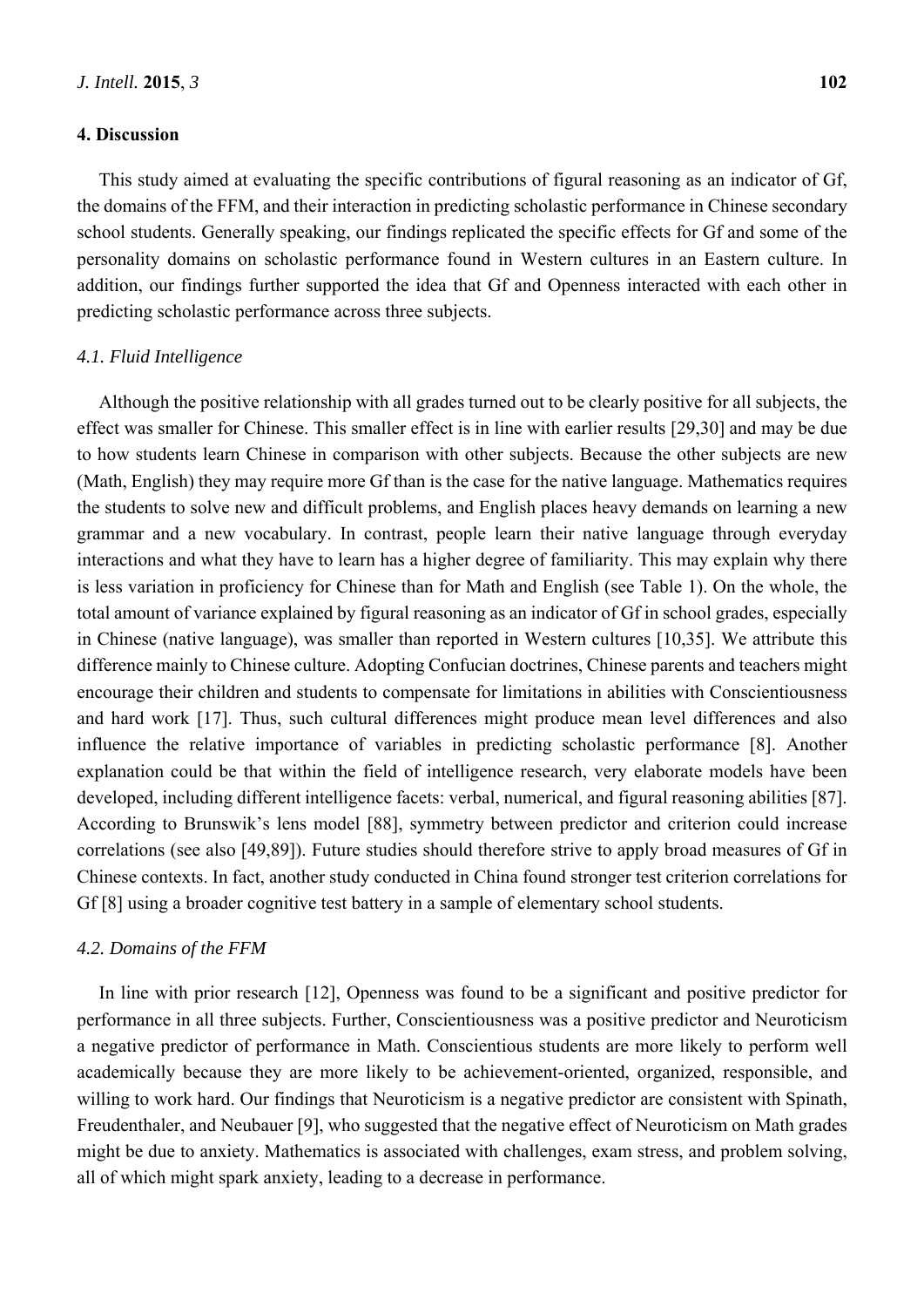## *4.3. Moderation*

The results support the interaction hypothesis for Openness and Gf. Specifically, the effect each of the traits is smaller the higher the score of the other is. Though the moderation found here was reported before [20], no conclusive explanation was provided. Now that the moderation has been replicated in an independent sample and a different culture, concrete hypotheses regarding the nature of the mechanism at work are justified. Formally speaking, the negative interaction between Openness and figural reasoning can be interpreted as a disjunctive or compensatory relationship: one of both traits is sufficient to perform well, so the fact that the other trait does not add to the variance explained when one trait is already high. This means that students high in Gf are able to handle school tasks even when they are not curious or seeking new knowledge. Similarly, students high in Openness may not need strong fluid intelligence because they are curious about different fields, actively grasping new ideas and seeking novel experiences. Another possible explanation is that a high intelligence combined with a high openness is not necessarily beneficial in a school context. A high intelligence combined with lots of imagination and curiosity might lead to distraction and low interest in the contents taught in schools. For a student with lower intelligence and a high openness the contents may satisfy the high level of curiosity, and for a student with a high intelligence and a low level of openness the school contents would be sufficient as a challenge. Future research could apply experimental methods or experience sampling to gather more data to help test these different ideas.

However, our results failed to support the enhancing effect of Conscientiousness, so the results of Ziegler, Knogler, and Bühner [60] could not be confirmed. Whereas the present study only employed short tests, Ziegler, Knogler, and Bühner [60] used a faceted intelligence measure and a broad personality questionnaire. Thus, future studies trying to replicate this specific interaction in a Chinese context should also employ such broad measures. The same argument holds regarding the other interaction effects which were insignificant in this study.

#### *4.4. Limitations of the Current Study*

The use of a short personality inventory and a figural reasoning test as an indicator of Gf limits the findings to the tests used. Broader and, most importantly, faceted measures are needed to provide a more comprehensive answer to the research questions posed above. Second, our findings rely on self-reported data. Prior research has shown that other reports are incremental predictors of academic performance above and beyond intelligence [49] and self-reports [90]. The sole reliance on self-reports should be opened up in future studies by using other reports as well. Finally, using grades as dependent variables might be considered a limitation. Despite the importance of grades in students' lives, aspects other than actual performance differences affect grades, which therefore can be considered contaminated [91,92]. Using more objective criteria like standardized assessments will most likely increase the predictive power of ability.

#### **5. Conclusions**

The current study confirmed the influences of Gf-type test performance and the FFM domains on scholastic performance within the Chinese culture. In general, a higher Gf leads to better scholastic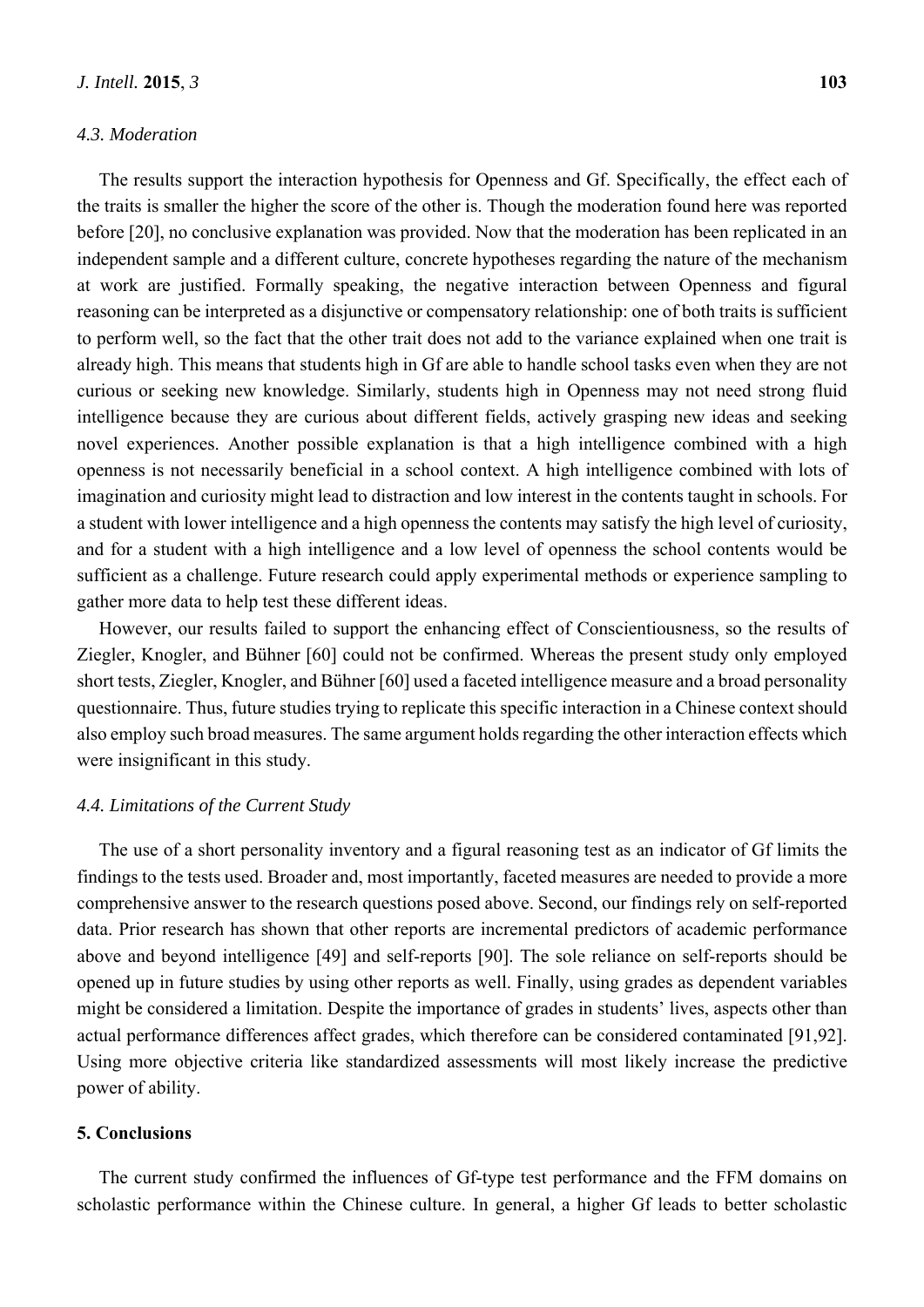performance. However, it does not follow that intelligence is the only determinant of scholastic performance. Clearly, personality traits, particularly Openness, can be used along with Gf to better predict scholastic performance. Moreover, this study also emphasizes the importance of considering specific subjects when predicting scholastic performance (*i.e.*, Chinese, English, and Math). More importantly, this study further indicated that Openness moderated the effects of Gf on scholastic performance in three subjects. Chinese teachers and parents may want to stimulate the students' Openness because of its positive contribution to scholastic achievement, especially when fluid intelligence is not so high.

## **Acknowledgments**

We acknowledge the financial support of Humboldt-Universität zu Berlin and China Scholarship Council (Study Number: 201206140015). We also thank the school principals, teachers and students whose support made this study possible.

## **Author Contributions**

Jing Zhang collected the data, conducted the analyses and wrote most of the manuscript. Matthias Ziegler contributed to the analysis framework, revised and reworked the manuscript.

## **Conflicts of Interest**

The authors declare no conflict of interest.

## **Appendix**

**Table A.** Prediction of scholastic performance in Chinese, Math, and English: results from hierarchical regression analyses.

| <b>Enter Variables</b> |             | <b>Chinese Grade</b> |              |           | <b>Math Grade</b> |              | <b>English Grade</b> |                |              |  |
|------------------------|-------------|----------------------|--------------|-----------|-------------------|--------------|----------------------|----------------|--------------|--|
|                        | ß           | $\mathbb{R}^2$       | $\Delta R^2$ | ß         | $\mathbb{R}^2$    | $\Delta R^2$ | ß                    | $\mathbb{R}^2$ | $\Delta R^2$ |  |
| Step 1                 |             | $0.15***$            |              |           | $0.16***$         |              |                      | $0.18***$      |              |  |
| Gender                 | $0.20$ ***  |                      |              | $-0.05$   |                   |              | $0.14***$            |                |              |  |
| Age                    | $-0.21$ *** |                      |              | $-0.02$   |                   |              | $0.06$ <sup>#</sup>  |                |              |  |
| Figural reasoning      | $0.14$ **   |                      |              | $0.31***$ |                   |              | $0.28***$            |                |              |  |
| Neuroticism            | $-0.01$     |                      |              | $-0.06$   |                   |              | $-0.02$              |                |              |  |
| Extraversion           | 0.05        |                      |              | 0.01      |                   |              | $-0.01$              |                |              |  |
| <b>Openness</b>        | $0.15***$   |                      |              | $0.16***$ |                   |              | $0.23$ ***           |                |              |  |
| Agreeableness          | $-0.05$     |                      |              | 0.03      |                   |              | 0.03                 |                |              |  |
| Conscientiousness      | $0.07$ #    |                      |              | $0.11**$  |                   |              | $0.08*$              |                |              |  |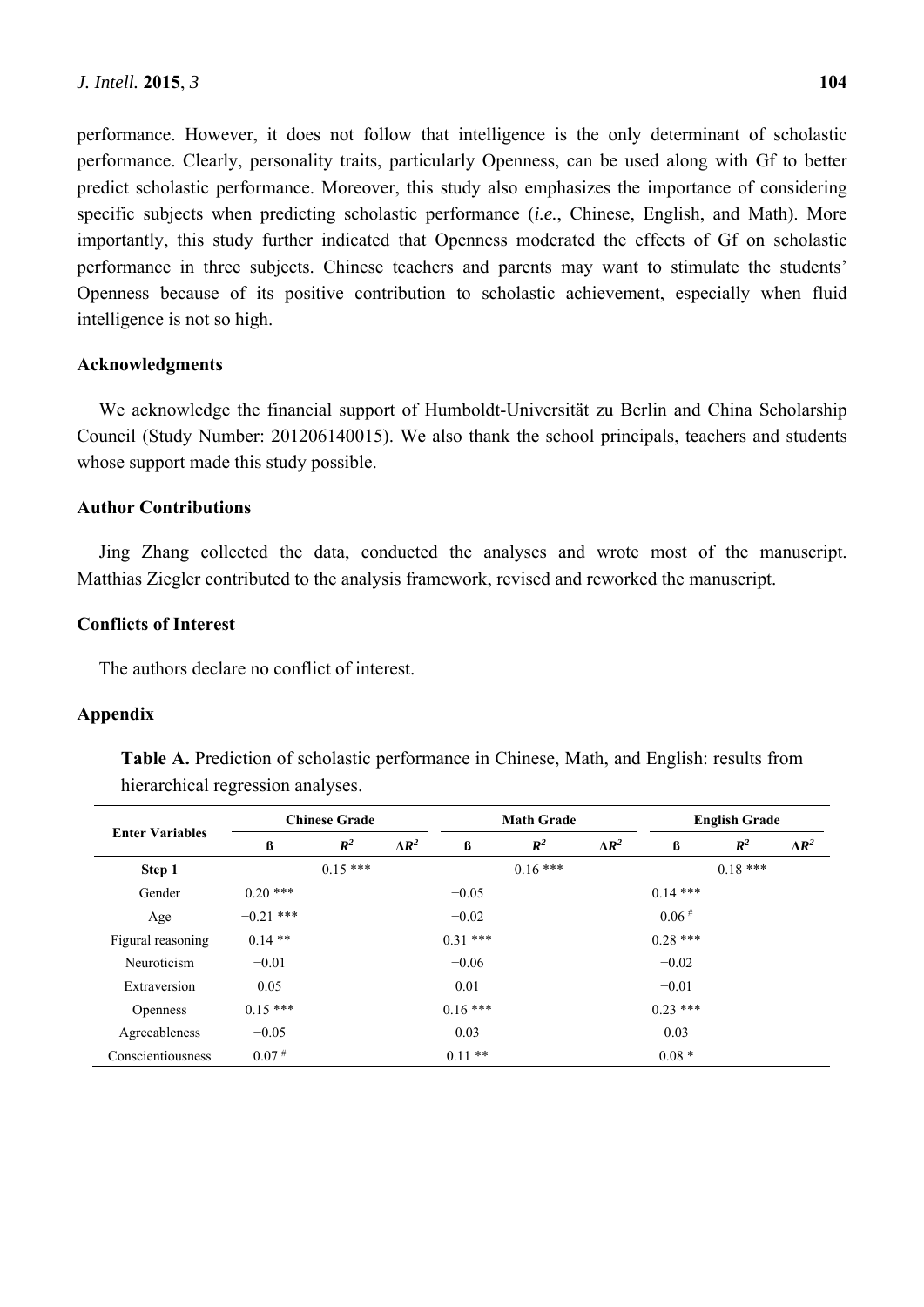| <b>Enter Variables</b>                 |                     | <b>Chinese Grade</b> |              |              | <b>Math Grade</b> |              | <b>ENGLISH GRADE</b> |                |              |  |
|----------------------------------------|---------------------|----------------------|--------------|--------------|-------------------|--------------|----------------------|----------------|--------------|--|
|                                        | ß                   | $\mathbb{R}^2$       | $\Delta R^2$ | $\mathbf{B}$ | $\mathbb{R}^2$    | $\Delta R^2$ | $\mathbf{\Omega}$    | $\mathbb{R}^2$ | $\Delta R^2$ |  |
| Step 2                                 |                     | $0.17***$            | $0.02*$      |              | $0.18***$         | $0.02*$      |                      | $0.20$ ***     | $0.02*$      |  |
| Gender                                 | $0.20$ ***          |                      |              | $-0.05$      |                   |              | $0.14***$            |                |              |  |
| Age                                    | $-0.22$ ***         |                      |              | $-0.02$      |                   |              | 0.05                 |                |              |  |
| Figural reasoning                      | $0.12**$            |                      |              | $0.29$ ***   |                   |              | $0.27$ ***           |                |              |  |
| Neuroticism                            | $-0.01$             |                      |              | $-0.06$      |                   |              | $-0.03$              |                |              |  |
| Extraversion                           | 0.05                |                      |              | 0.01         |                   |              | $-0.01$              |                |              |  |
| <b>Openness</b>                        | $0.16***$           |                      |              | $0.17***$    |                   |              | $0.23$ ***           |                |              |  |
| Agreeableness                          | $-0.05$             |                      |              | 0.03         |                   |              | 0.03                 |                |              |  |
| Conscientiousness                      | $0.08$ <sup>#</sup> |                      |              | $0.12**$     |                   |              | $0.09*$              |                |              |  |
| Figural reasoning *<br><b>Openness</b> | $-.016$ ***         |                      |              | $-0.17$ ***  |                   |              | $-0.16$ ***          |                |              |  |

**Table A.** *Cont.* 

\* *p* < 0.05; \*\* *p* < 0.01; \*\*\* *p* < 0.001;  $p$  *p* < 0.10. All *p*-values are two-tailed.

## **References**

- 1. Ceci, S.J.; Williams, W.M. Schooling, intelligence, and income. *Am. Psychol.* **1997**, *52*, 1051–1058.
- 2. Deary, I.J.; Strand, S.; Smith, P.; Fernandes, C. Intelligence and educational achievement. *Intelligence* **2007**, *35*, 13–21.
- 3. Gottfredson, L.S. *g: Highly general and highly practical*. In *The General Factor of Intelligence: How General is it*; Erlbaum: Mahwah, NJ, USA, 2002; pp. 331–380.
- 4. Kuncel, N.R.; Hezlett, S.A.; Ones, D.S. Academic performance, career potential, creativity, and job performance: Can one construct predict them all? *J. Personal. Soc. Psychol.* **2004**, *86*, 148–161.
- 5. Bratko, D.; Chamorro-Premuzic, T.; Saks, Z. Personality and school performance: Incremental validity of self-and peer-ratings over intelligence. *Personal. Individ. Differ.* **2006**, *41*, 131–142.
- 6. Greene, B.A.; Miller, R.B.; Crowson, H.M.; Duke, B.L.; Akey, K.L. Predicting high school students' cognitive engagement and achievement: Contributions of classroom perceptions and motivation. *Contemp. Educ. Psychol.* **2004**, *29*, 462–482.
- 7. Laidra, K.; Pullmann, H.; Allik, J. Personality and intelligence as predictors of academic achievement: A cross-sectional study from elementary to secondary school. *Personal. Individ. Differ.* **2007**, *42*, 441–451.
- 8. Lu, L.; Weber, H.S.; Spinath, F.M.; Shi, J. Predicting school achievement from cognitive and non-cognitive variables in a Chinese sample of elementary school children. *Intelligence* **2011**, *39*, 130–140.
- 9. Spinath, B.; Harald Freudenthaler, H.; Neubauer, A.C. Domain-specific school achievement in boys and girls as predicted by intelligence, personality and motivation. *Personal. Individ. Differ.* **2010**, *48*, 481–486.
- 10. Spinath, B.; Spinath, F.M.; Harlaar, N.; Plomin, R. Predicting school achievement from general cognitive ability, self-perceived ability, and intrinsic value. *Intelligence* **2006**, *34*, 363–374.
- 11. Steinmayr, R.; Bipp, T.; Spinath, B. Goal orientations predict academic performance beyond intelligence and personality. *Learn. Individ. Differ.* **2011**, *21*, 196–200.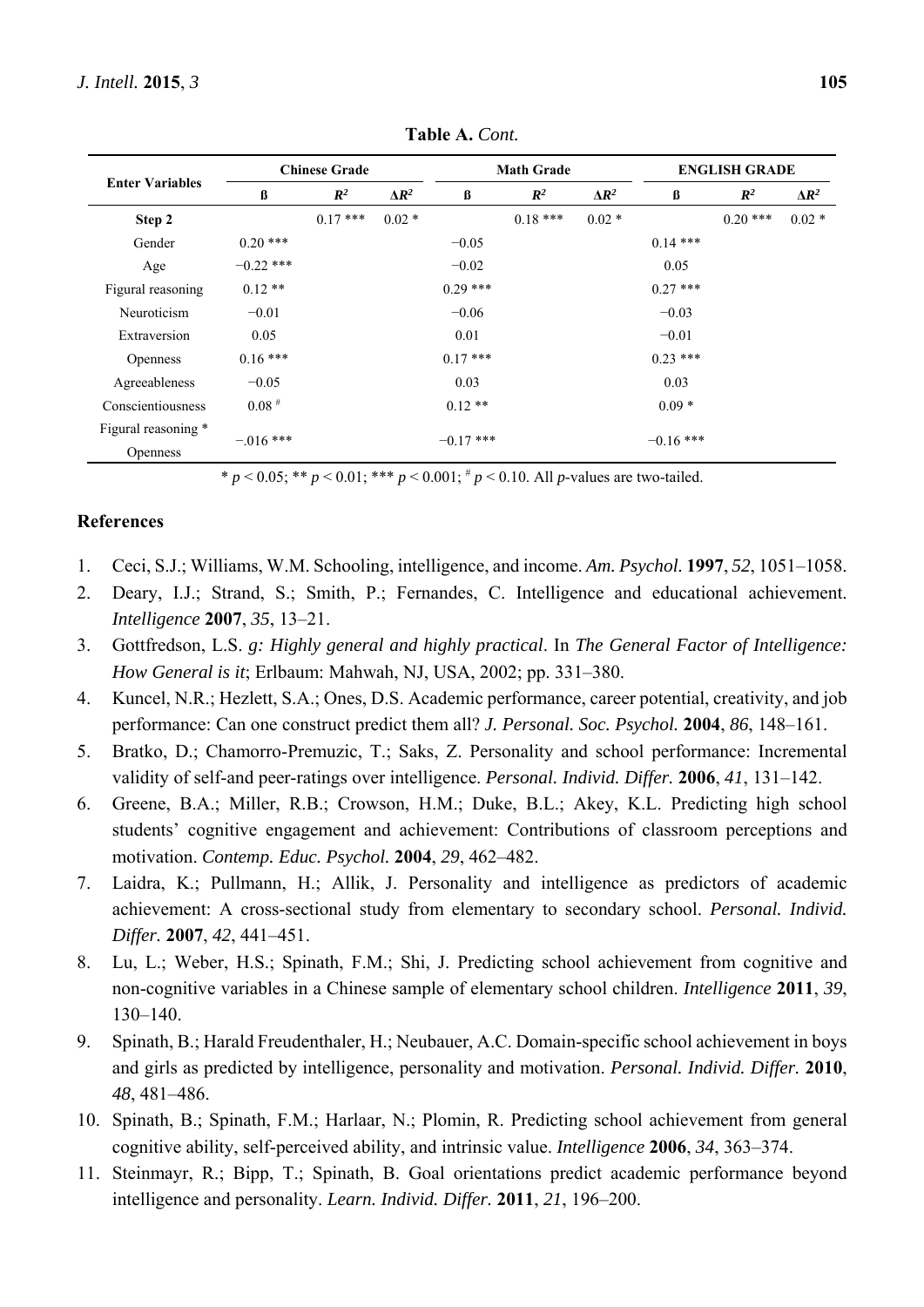- 13. Richardson, M.; Abraham, C.; Bond, R. Psychological correlates of university students' academic performance: A systematic review and meta-analysis. *Psychol. Bull.* **2012**, *138*, 363–387.
- 14. Ackerman, P.L.; Heggestad, E.D. Intelligence, personality, and interests: Evidence for overlapping traits. *Psychol. Bull.* **1997**, *121*, 219–245.
- 15. Dweck, C.; Molden, D.C. Self-Theories. *Handbook of Competence and Motivation*; The Guilford Press: New York, NY, USA, 2005; pp. 122–140.
- 16. Tong, N.; Zhao, R.; Yang, X. An investigation into the current ideology of middle school students. *Chin. Educ.* **1985**, *17*, 6–21.
- 17. Tweed, R.G.; Lehman, D.R. Learning considered within a cultural context: Confucian and Socratic approaches. *Am. Psychol.* **2002**, *57*, 89–99.
- 18. Furnham, A.; Monsen, J. Personality traits and intelligence predict academic school grades. *Learn. Individ. Differ.* **2009**, *19*, 28–33.
- 19. Ziegler, M.; Cengia, A.; Mussel, P.; Gerstorf, D. Openness as a Buffer Against Cognitive Decline: The Openness-Fluid-Crystallized-Intelligence (OFCI) Model Applied to Late Adulthood. *Psychol. Aging* **2015**, *30*, 573–588.
- 20. Ziegler, M.; Danay, E.; Heene, M.; Asendorpf, J.; Bühner, M. Openness, fluid intelligence, and crystallized intelligence: Toward an integrative model. *J. Res. Personal.* **2012**, *46*, 173–183.
- 21. Cattell, R.B. Theory of fluid and crystallized intelligence: A critical experiment. *J. Educ. Psychol.*  **1963**, *54*, 1–22.
- 22. Cattell, R.B. *Intelligence: Its Structure, Growth and Action*; North-Holland: Oxford, UK, 1987.
- 23. McGrew, K.S. CHC theory and the human cognitive abilities project: Standing on the shoulders of the giants of psychometric intelligence research. *Intelligence* **2009**, *37*, 1–10.
- 24. Primi, R.; Ferrão, M.E.; Almeida, L.S. Fluid intelligence as a predictor of learning: A longitudinal multilevel approach applied to math. *Learn. Individ. Differ.* **2010**, *20*, 446–451.
- 25. Ackerman, P.L.; Beier, M.E.; Boyle, M.D. Individual differences in working memory within a nomological network of cognitive and perceptual speed abilities. *J. Exp. Psychol. Gen.* **2002**, *131*, 567–589.
- 26. Blair, C. How similar are fluid cognition and general intelligence? A developmental neuroscience perspective on fluid cognition as an aspect of human cognitive ability. *Behav. Brain Sci.* **2006**, *29*, 109–160.
- 27. Colom, R.; Garcıa-López, O. Sex differences in fluid intelligence among high school graduates. *Personal. Individ. Differ.* **2002**, *32*, 445–451.
- 28. Furnham, A.; Forde, L.; Cotter, T. Personality and intelligence. *Personal. Individ. Differ.* **1998**, *24*, 187–192.
- 29. McGrew, K.S. *CHC COG-ACH Correlates Meta-Analysis*; Institute for Applied Psychometrics: Minneapolis, MN, USA, 2008.
- 30. Taub, G.E.; Floyd, R.G.; Keith, T.Z.; McGrew, T.Z. Effects of general and broad cognitive abilities on mathematics achievement. *Sch. Psychol. Quart.* **2008**, *23*, 187–198.
- 31. Chamorro-Premuzic, T.; Furnham, A. Intellectual competence and the intelligent personality: A third way in differential psychology. *Rev. Gen. Psychol.* **2006**, *10*, 251–267.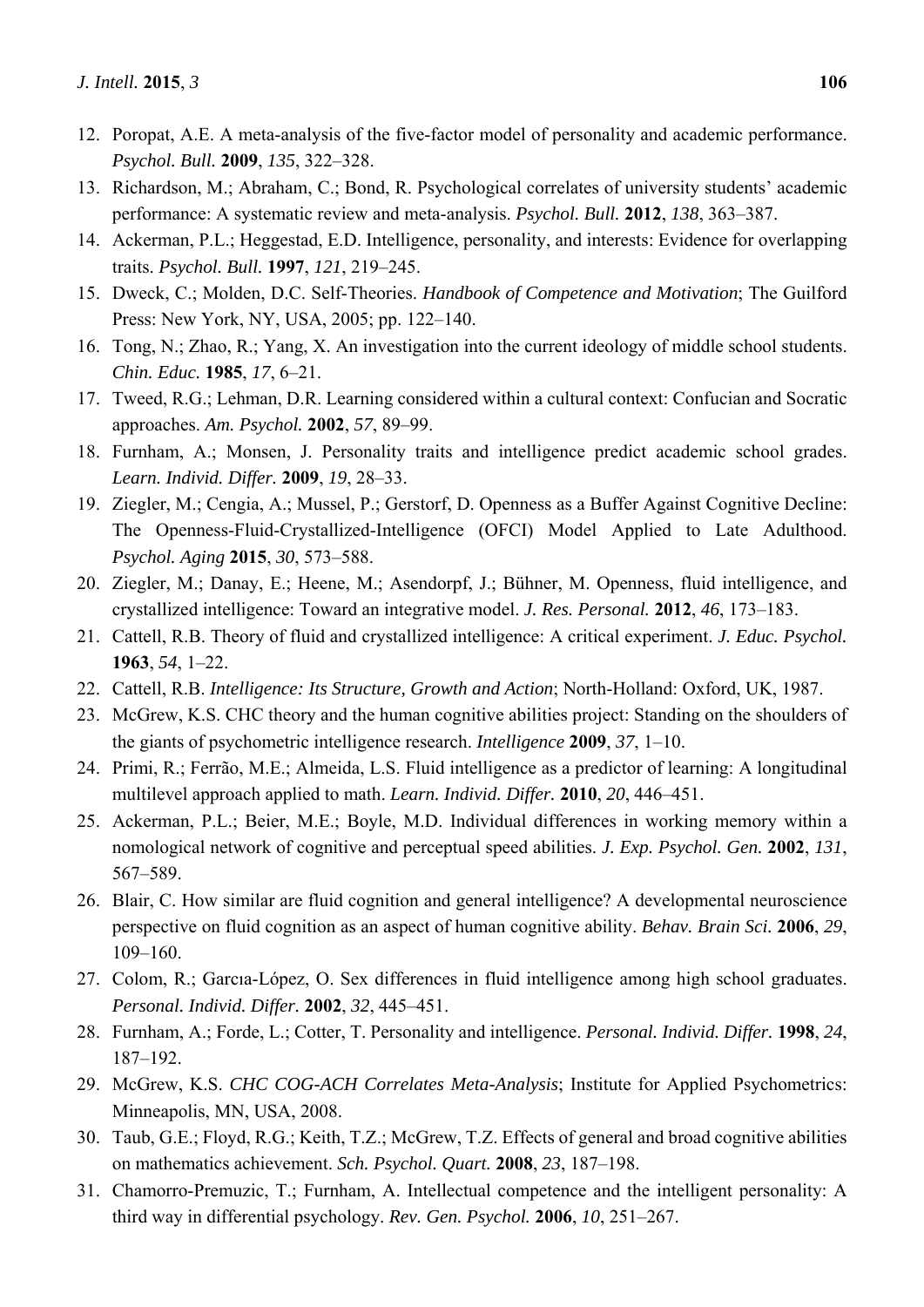- 32. Chamorro-Premuzic, T.; Furnham, A. Personality, intelligence and approaches to learning as predictors of academic performance. *Personal. Individ. Differ.* **2008**, *44*, 1596–1603.
- 33. Di Fabio, A.; Busoni, L. Fluid intelligence, personality traits and scholastic success: Empirical evidence in a sample of Italian high school students. *Personal. Individ. Differ.* **2007**, *43*, 2095–2104.
- 34. Furnham, A.; Chamorro-Premuzic, T. Personality and intelligence as predictors of statistics examination grades. *Personal. Individ. Differ.* **2004**, *37*, 943–955.
- 35. Heaven, P.C.; Ciarrochi, J. When IQ is not everything: Intelligence, personality and academic performance at school. *Personal. Individ. Differ.* **2012**, *53*, 518–522.
- 36. Noftle, E.E.; Robins, R.W. Personality predictors of academic outcomes: Big five correlates of GPA and SAT scores. *J. Personal. Soc. Psychol.* **2007**, *93*, 116–130.
- 37. De Raad, B.; Schouwenburg, H.C. Personality in learning and education: A review. *Eur. J. Personal.* **1996**, *10*, 303–336.
- 38. O'Connor, M.C.; Paunonen, S.V. Big Five personality predictors of post-secondary academic performance. *Personal. Individ. Differ.* **2007**, *43*, 971–990.
- 39. Digman, J.M. Personality structure: Emergence of the five-factor model. *Annu. Rev. Psychol.* **1990**, *41*, 417–440.
- 40. Barrick, M.R.; Mount, M.K. FFM personality dimensions and job performance: A meta-analysis. *Pers. Psychol.* **1991**, *44*, 1–26.
- 41. Steinmayr, R.; Spinath, B. Sex differences in school achievement: What are the roles of personality and achievement motivation? *Eur. J. Personal.* **2008**, *22*, 185–209.
- 42. Major, D.A.; Turner, J.E.; Fletcher, T.D. Linking proactive personality and FFM to motivation to learn and development activity. *J. Appl. Psychol.* **2006**, *91*, 927–935.
- 43. De Feyter, T.; Caers, R.; Vigna, C.; Berings, D. Unraveling the impact of FFM personality traits on academic performance: The moderating and mediating effects of self-efficacy and academic motivation. *Learn. Individ. Differ.* **2012**, *22*, 439–448.
- 44. Komarraju, M.; Karau, S.J.; Schmeck, R.R. Role of FFM personality traits in predicting college students' academic motivation and achievement. *Learn. Individ. Differ.* **2009**, *19*, 47–52.
- 45. Martin, J.H.; Montgomery, R.L.; Saphian, D. Personality, achievement test scores, and high school percentile as predictors of academic performance across four years of coursework. *J. Res. Personal.*  **2006**, *40*, 424–431.
- 46. Nguyen, N.T.; Allen, L.C.; Fraccastoro, K. Personality predicts academic performance: Exploring the moderating role of gender. *J. High. Educ. Policy Manag.* **2005**, *27*, 105–117.
- 47. Hogan, R.; Hogan, J. *Hogan Personality Inventory Manual*, 2nd ed.; Hogan Assessment Systems: Tulsa, OK, USA, 1995.
- 48. Ziegler, M.; Bensch, D.; Maaß, U.; Schult, V.; Vogel, M.; Bühner, M. Big Five facets as predictor of job training performance: The role of specific job demands. *Learn. Individ. Differ.* **2014**, *29*, 1–7.
- 49. Ziegler, M.; Danay, E.; Schölmerich, F.; Bühner, M. Predicting academic success with the Big 5 rated from different points of view: Self-rated, other rated and faked. *Eur. J. Personal.* **2010**, *24*, 341–355.
- 50. Chamorro-Premuzic, T.; Von Stumm, S.; Furnham, A. (Eds.) *The Wiley-Blackwell Handbook of Individual Differences*; John Wiley & Sons: Hoboken, NJ, USA, 2015; Volume 3.
- 51. Heider, F. *The Psychology of Interpersonal Relations*; Wiley: New York, NY, USA, 1958.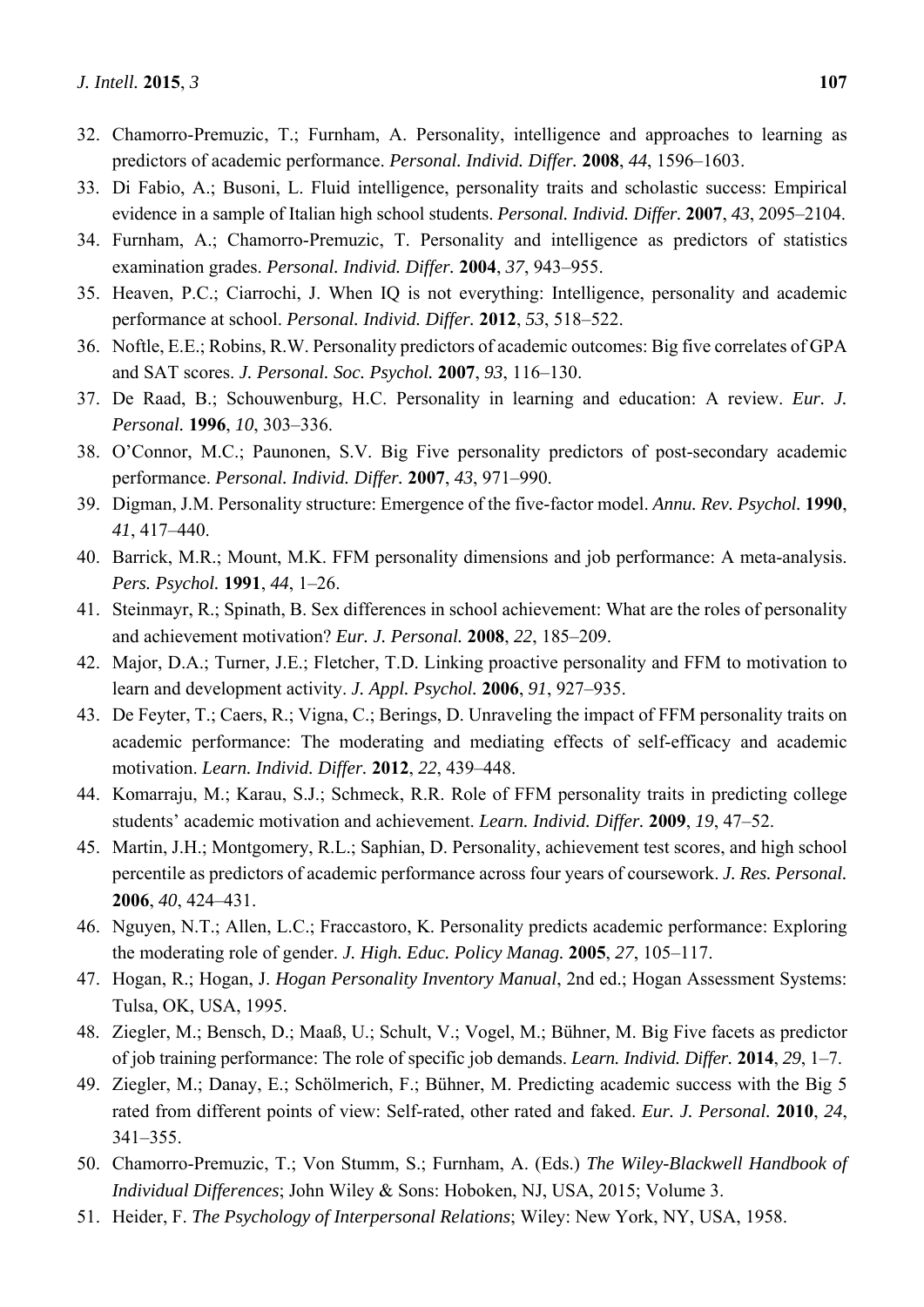- 52. Blumberg, M.; Pringle, C.D. The missing opportunity in organizational research: Some implications for a theory of work performance. *Acad. Manag. Rev.* **1982**, *7*, 560–569.
- 53. Traag, T.; van der Valk, J.; van der Velden, R.; de Vries, R.; Wolbers, M.H.J. Why does education matter? Explaining the effect of the highest level of education attained by school leavers on their labor market position. *Pedagog. Stud.* **2005**, *82*, 453–469.
- 54. Zeidner, M. Personality trait correlates of intelligence. In *International Handbook of Personality and Intelligence*; Saklofske, D.H., Zeidner, M., Eds.; Plenum Press: New York, NY, USA, 1995.
- 55. Campbell, J.P. Psychometric theory. In *Handbook of Industrial and Organizational Psychology*; Dunnette, M.D., Ed.; Rand McNally: Chicago, IL, USA, 1976.
- 56. Maier, N.R.F. *Psychology in Industry*; Houghton-Mifflin: Boston, MA, USA, 1958.
- 57. Mount, M.K.; Barrick, M.R.; Strauss, J.P. The joint relationship of conscientiousness and ability with performance: Test of the interaction hypothesis. *J. Manag.* **1999**, *25*, 707–721.
- 58. Sackett, P.R.; Gruys, M.L.; Ellingson, J.E. Ability-personality interactions when predicting job performance. *J. Appl. Psychol.* **1998**, *83*, 545–556.
- 59. Denissen, J.J.A.; Penke, L. Motivational individual reaction norms underlying the Five-Factor model of personality: First steps towards a theory-based conceptual framework. *J. Res. Personal.*  **2008**, *42*, 1285–1302.
- 60. Ziegler, M.; Knogler, M.; Bühner, M. Conscientiousness, Achievement Striving, and Intelligence as Performance Predictors in a Sample of German Psychology Students: Always a Linear Relationship? *Learn. Individ. Differ.* **2009**, *19*, 288–292.
- 61. Raven, J. *Manual for Raven's Progressive Matrices and Mill Hill Vocabulary Scales*; Oxford Psychologists Press: Oxford, UK, 1981.
- 62. Jensen, A.R. *The g Factor: The Science of Mental Ability*; Praeger: New York, NY, USA, 1998.
- 63. Revelle, W.; Zinbarg, R.E. Coefficients alpha, beta, omega, and the glb: Comments on Sijtsma. *Psychometrika* **2009**, *74*, 145–154.
- 64. Zinbarg, R.E.; Revelle, W.; Yovel, I.; Li, W. Cronbach's α, Revelle's β, and McDonald's ω H: Their relations with each other and two alternative conceptualizations of reliability. *Psychometrika*  **2005**, *70*, 123–133.
- 65. Yao, R.S.; Liang, L.Y. Analysis of the application of simplified NEO-FFI to undergraduates. *Chin. J. Clin. Psychol.* **2010**, *18*, 457–459.
- 66. Yangang, N.; Boxing, L.; Junqian, L. A Study on the Relationship of Adolescents' Big Five Personality and Coping Style With Traits of Mental Crises. *Psychol. Sci.* **2010**, *3*, 055.
- 67. R Core Team. *R: A Language and Environment for Statistical Computing*; R Foundation for Statistical Computing: Vienna, Austria, 2012.
- 68. Klein, A.; Moosbrugger, H. Maximum likelihood estimation of latent interaction effects with the LMS method. *Psychometrika* **2000**, *65*, 457–474.
- 69. Satorra, A.; Bentler, P.M. A scaled difference chi-square test statistic for moment structure analysis. *Psychometrika* **2001**, *66*, 507–514.
- 70. Beauducel, A.; Wittmann, W.W. Simulation study on fit indexes in CFA based on data with slightly distorted simple structure. *Struct. Equ. Model.* **2005**, *12*, 41–75.
- 71. Hu, L.T.; Bentler, P.M. Fit indices in covariance structure modeling: Sensitivity to underparameterized model misspecification. *Psychol. Methods* **1998**, *3*, 424–453.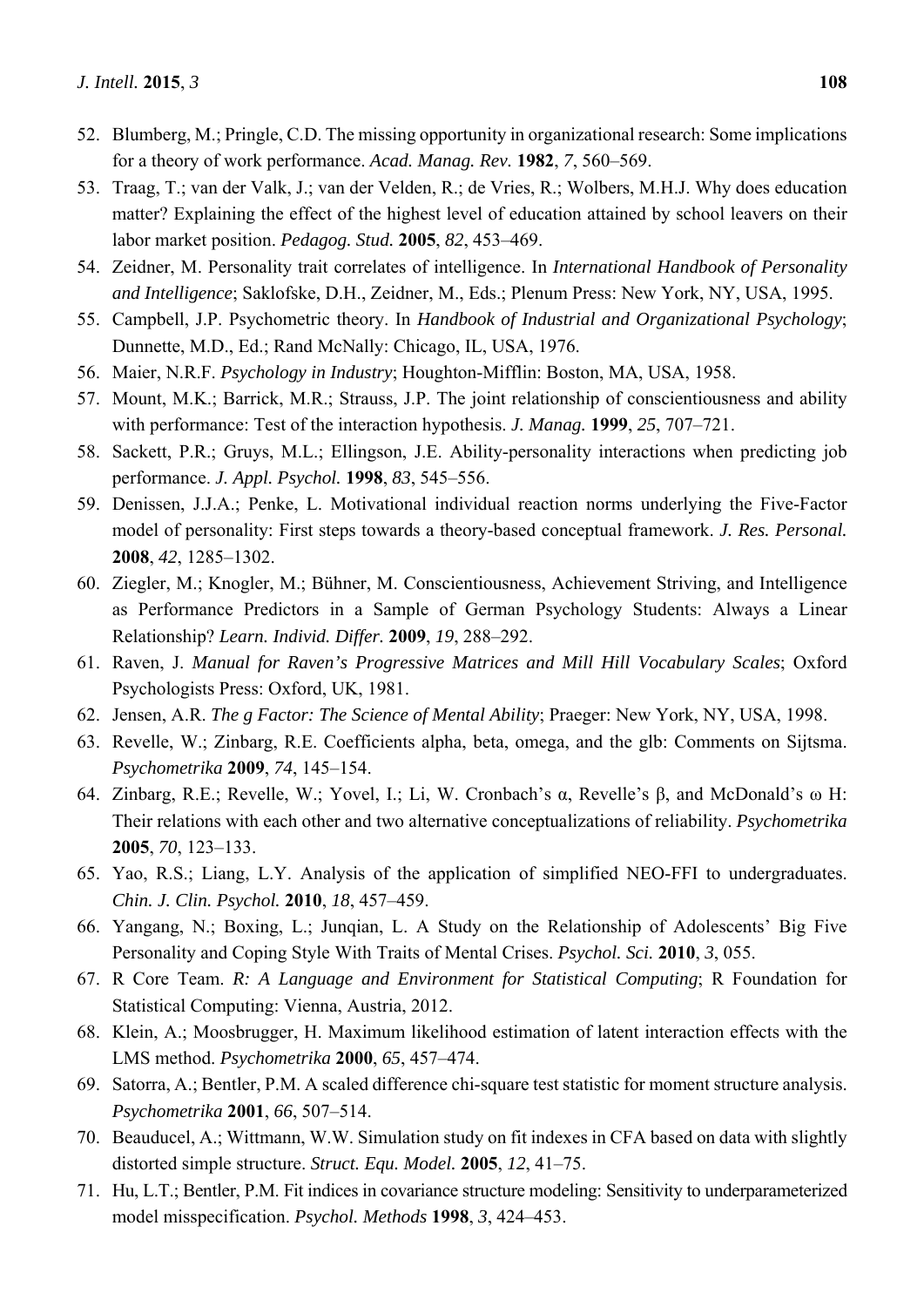- 72. Hu, L.T.; Bentler, P.M. Cutoff criteria for fit indexes in covariance structure analysis: Conventional criteria *versus* new alternatives. *Struct. Equ. Model. Multidiscip. J.* **1999**, *6*, 1–55.
- 73. Marsh, H.W.; Hau, K.T.; Grayson, D. Goodness of fit in structural equation models. In *Contemporary Psychometrics: A Festschrift for Roderick P. McDonald*; Lawrence Erlbaum Associates: Mahwah, NJ, USA, 2005.
- 74. Maydeu-Olivares, A.; McArdle, J.J. (Eds.) *Contemporary Psychometrics*; Psychology Press: East Sussex, UK, 2005.
- 75. Heene, M.; Hilbert, S.; Draxler, C.; Ziegler, M.; Bühner, M. Masking misfit in confirmatory factor analysis by increasing unique variances: A cautionary note on the usefulness of cutoff values of fit indices. *Psychol. Methods* **2011**, *16*, 319–336.
- 76. Kline, R.B. *Principles and Practice of Structural Equation Modelingc*, 3rd ed.; The Guilford Press: New York, NY, USA, 2011.
- 77. Little, R.J.A.; Rubin, D.B. *Statistical Analysis with Missing Values*; Wiley: New York, NY, USA, 2002.
- 78. Muthén, L.K.; Muthén, B.O. *Mplus User's Guide*, 7th ed.; Muthen & Muthen: Los Angeles, CA, USA, 1998–2012.
- 79. Preacher, K.J.; Curran, P.J.; Bauer, D.J. Computational tools for probing interactions in multiple linear regression, multilevel modeling, and latent curve analysis. *J. Educ. Behav. Stat.* **2006**, *31*, 437–448.
- 80. Preacher, K.J.; Curran, P.J.; Bauer, D.J. Simple Intercepts, Simple Slopes, and Regions of Significance in MLR 2-Way Interactions. Available online: http://quantpsy.org/interact/mlr2.htm (accessed on 2 July 2015).
- 81. Little, T.D.; Rhemtulla, M.; Gibson, K.; Schoemann, A.M. Why the items *versus* parcels controversy needn't be one. *Psychol. Methods* **2013**, *18*, 285–300.
- 82. Brown, T.A. *Confirmatory Factor Analysis for Applied Research*; The Guilford Press: New York, NY, USA, 2006.
- 83. Lynn, R.; Allik, J.; Irwing, P. Sex differences on three factors identified in Raven's Standard Progressive Matrices. *Intelligence* **2004**, *32*, 411–424.
- 84. Schafer, J.L.; Graham, J.W. Missing data: Our view of the state of the art. *Psychol. Methods* **2002**, *7*, 147–177.
- 85. Schafer, J.L.; Graham, J.W. Missing data: Our view of the state of the art. *Psychol. Methods* **2002**, *7*, 147–177.
- 86. Tabachnick, B.G.; Fidell, L.S. *Using Multivariate Statistics*; Allyn and Bacon: Needham Heights, MA, USA, 2001.
- 87. Beauducel, A.; Brocke, B.; Liepmann, D. Perspectives on fluid and crystallized intelligence: Facets for verbal, numerical, and figural intelligence. *Personal. Individ. Differ.* **2001**, *30*, 977–994.
- 88. Wittmann, W.W.; Süß, H.M. *Investigating the Paths between Working Memory, Intelligence, Knowledge, and Complex Problem-Solving Performances via Brunswik Symmetry*; American Psychological Association: Washington, DC, USA, 1999.
- 89. Ziegler, M.; Dietl, E.; Danay, E.; Vogel, M.; Bühner, M. Predicting Training Success with General Mental Ability, Specific Ability Tests, and (Un) Structured Interviews: A meta analysis with unique samples. *Int. J. Sel. Assess.* **2011**, *19*, 170–182.